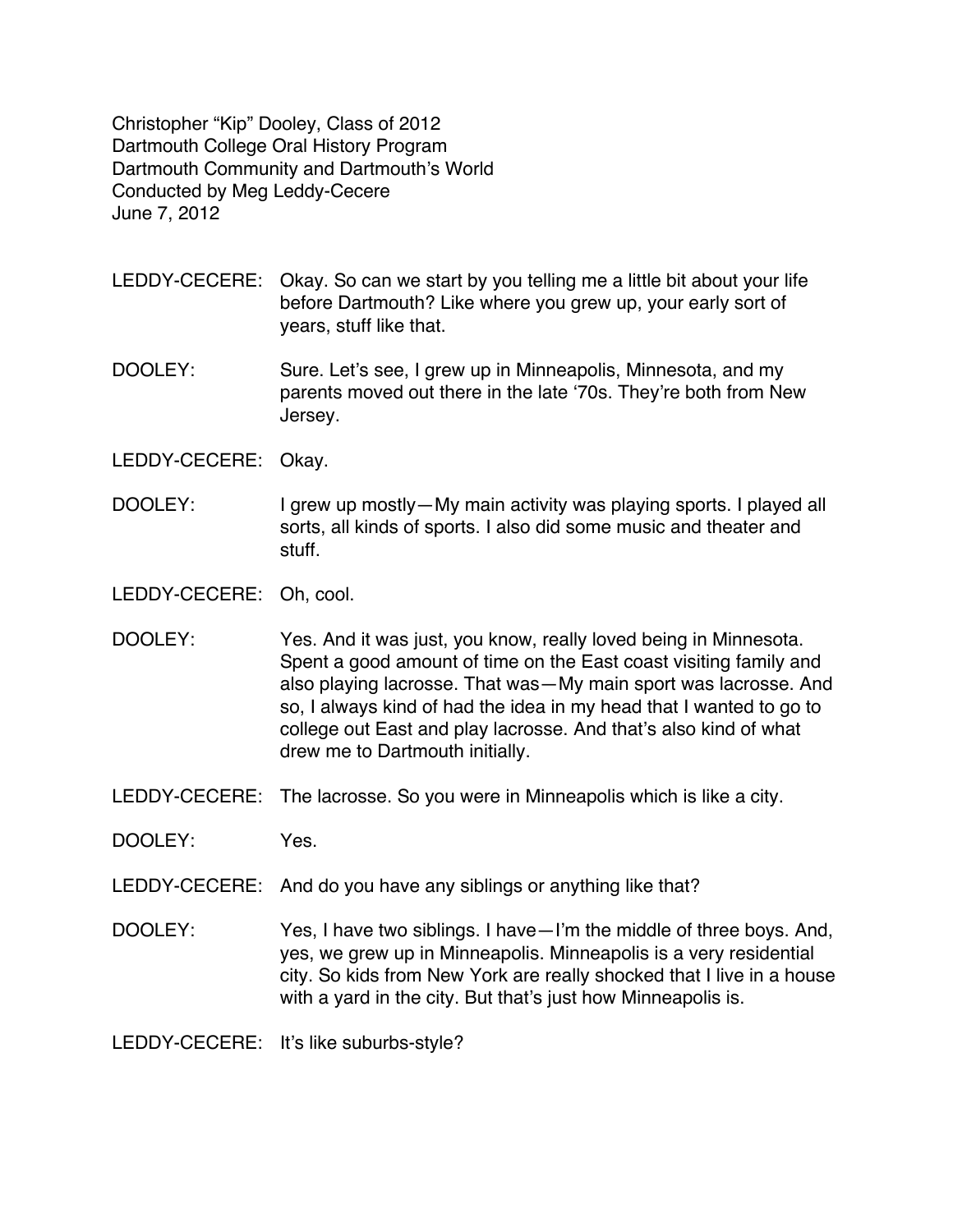- DOOLEY: It's kind of hard to explain. I guess it does kind of look like a suburb. But it's, you know, it's a five-minute drive from downtown. So you can see the skyscrapers; there aren't many of them, but you can see them. And, you know, a ten-minute walk away, there's this real busy intersection with big shopping areas and stuff like that. But then, if you're back in my neighborhood, there's a lake there, and it's pretty quiet, and it's all single-family homes.
- LEDDY-CECERE: Well, it sounds so-It's like the perfect meld of...
- DOOLEY: Yes, yes, it's really a nice combination.
- LEDDY-CECERE: So what drew you to the East other than lacrosse? Like what about the East did you really—
- DOOLEY: I mean, to be honest with you, it was mostly lacrosse.
- LEDDY-CECERE: Are there just not a lot of opportunities to do that?
- DOOLEY: Yes, pretty much. I mean, there are a few Division 1 programs outside of the East coast, like Denver, Notre Dame. But I think… I'm sure there was more that was drawing me to the East coast and to Dartmouth. But at the time it was just that it made so much sense with lacrosse. I mean, everything else past that was just like a cherry on top. There were a couple of other schools I was looking at that had good lacrosse programs. But none of them really had all, you know, the right combination that Dartmouth had. And I think the East coast also… You know, I went to a private day school and that was just kind of— That seemed like… What everyone aspired to do was to go to a good college on the East coast.
- LEDDY-CECERE: Yes, yes. So did you have any connections to Dartmouth other than— Was it just sort of a random… You looked, it was Division 1 lacrosse, and it had a lot of qualifications? Or did you have family or friends or did you know anything about Dartmouth before you decided to come other than this sort of sports element?
- DOOLEY: Yes, I did know a couple of alums, really close family friends and one teacher who had gone to Dartmouth. And interestingly, I knew that they were really loyal to Dartmouth and really loved it and came back a lot. And the times when— One of these family friends was a neighbor and in their house they just had Dartmouth stuff everywhere. And interestingly, though, when I started to get interested in Dartmouth and wanted to talk with them about it, they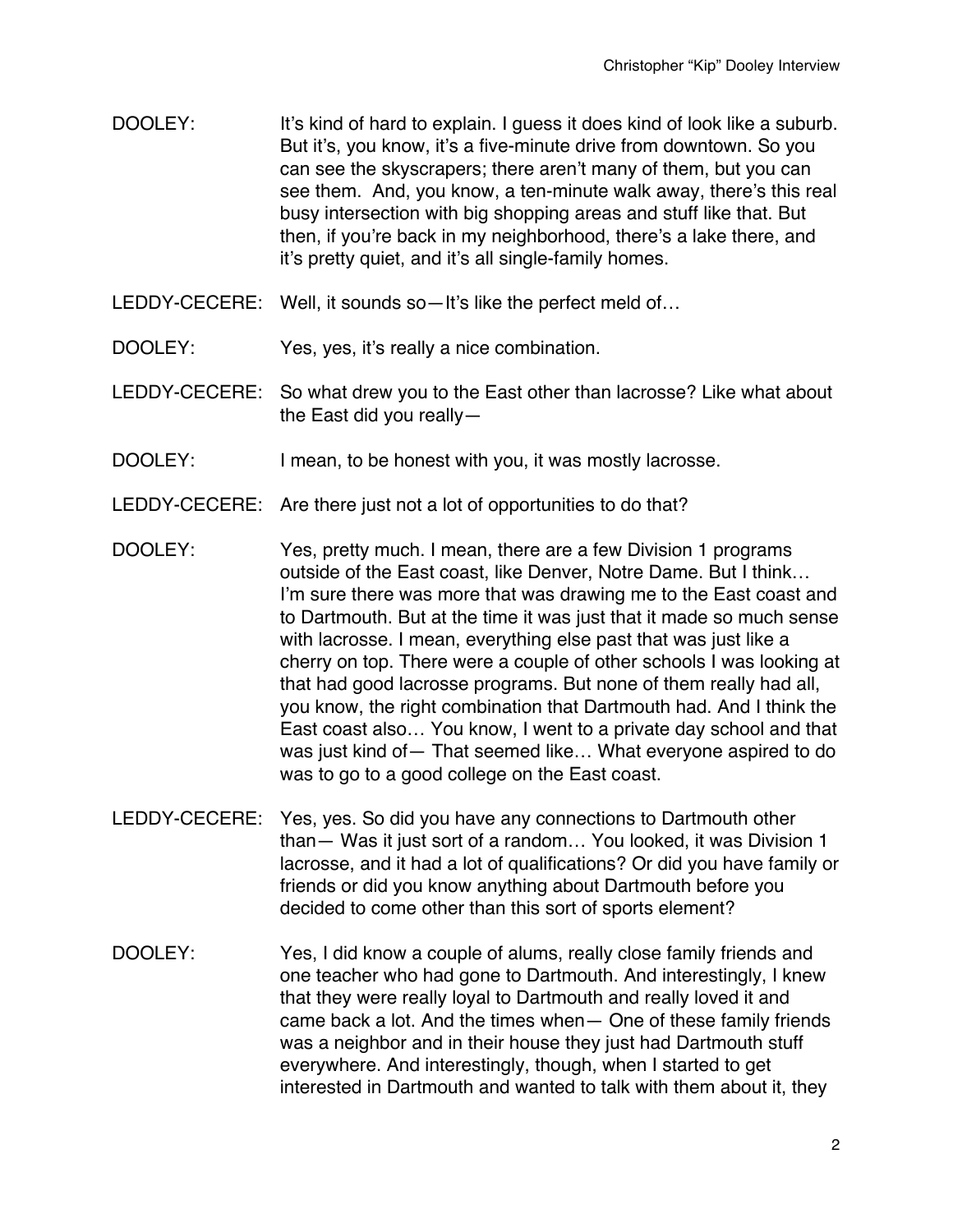were very open to talk about it but weren't overbearing at all. And didn't even… You know, I didn't even really talk with them all that much before I came.

#### LEDDY-CECERE: Yes.

- DOOLEY: It was mostly just, this is the place that I want to be. It seems like it's a place that people really love.
- LEDDY-CECERE: Yes.

DOOLEY: That was kind of the extent of my knowledge of Dartmouth before I decided that this is where I wanted to be.

- LEDDY-CECERE: So it was the sports and then also just this sort of sense that it was a community that people felt a lot of attachment to, like even postgraduation?
- DOOLEY: Yes, definitely. It seemed like Dartmouth had—It seemed like Dartmouth people, whether they are alums or students, just really loved the place. And that's I think probably what drew me to it most.
- LEDDY-CECERE: And do you feel that way now, after four years? Do you feel that way now, still, about Dartmouth? Or has that changed for you, or is that still the impression? Has it been complicated by your experiences?
- DOOLEY: I definitely—I love Dartmouth, just not in the way that I thought I was going to at all. It just—It was such a different experience than I thought it would be, which is so great. And I love it in a very complicated way. There are things I really don't like about it and things that I think are great. And I think, you know, I haven't always loved Dartmouth. But I think that, looking back now, that it was a great challenge.

Along the way, there were always things that were very easy to love. I mean it's easy to love New England in the summer. It's easy to love having great professors and small classrooms. So it wasn't like it was—It was never too difficult. But I wouldn't say that everything is, you know, peachy, in my book.

LEDDY-CECERE: Yes. Can we start with your freshman year and sort of how you experienced like the community that you sort of had an impression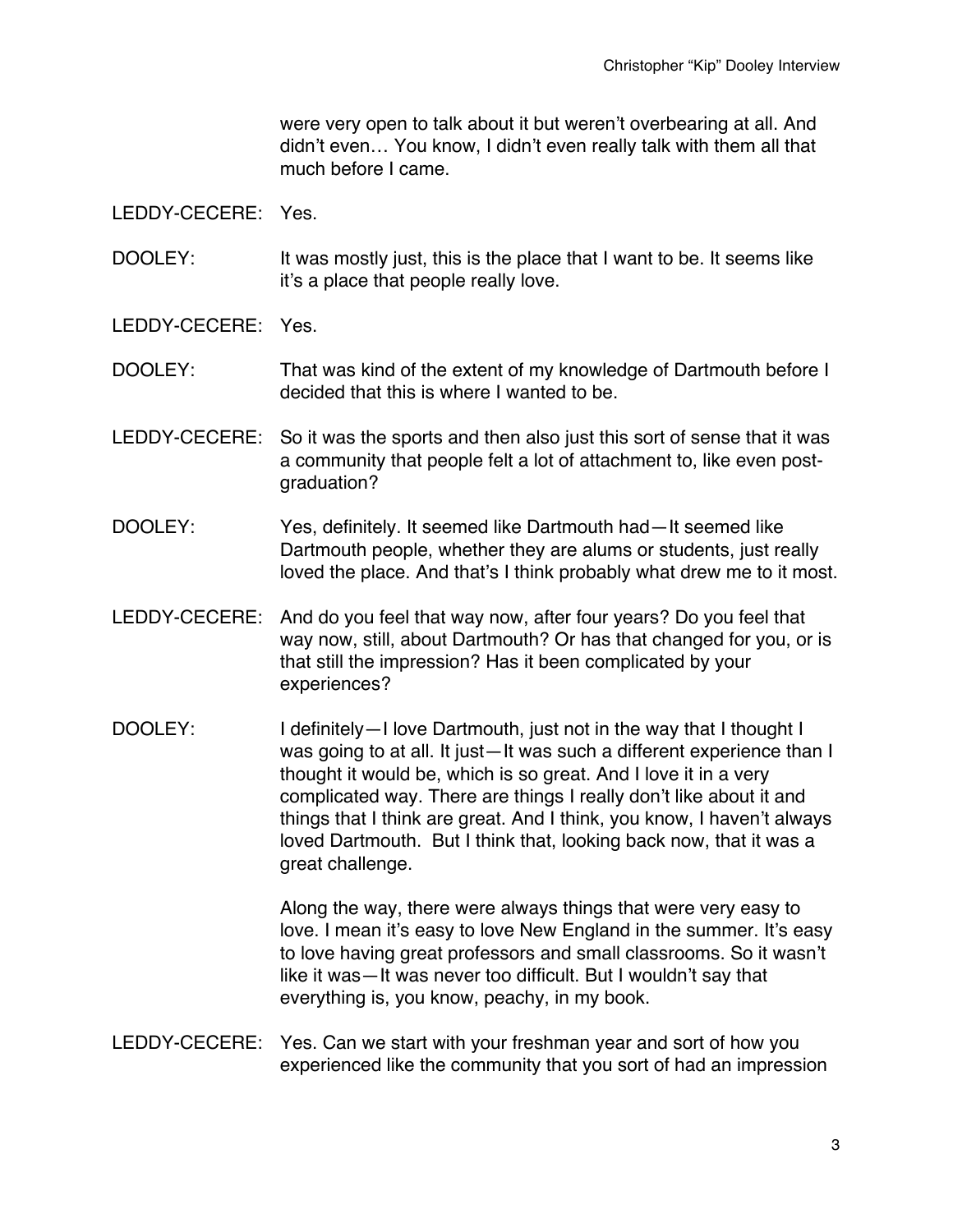of, other people, how you sort of experienced that initially? And then maybe go on from there?

- DOOLEY: Yes. I mean the initial experience for me was DOC trips.
- LEDDY-CECERE: Yes.
- DOOLEY: And I had actually come to Dartmouth a few times on recruiting trips. So I'd gotten to know some of the lacrosse players and some of the guys in the fraternity. And so I felt like coming in to DOC trips, I had a little bit… I just like knew about Dartmouth student life a little bit more than I think a lot of the other kids that are coming on DOC trips.

So my initial experience was as a recruit, visiting, you know. And we had a great time and went out and partied. We were guests. It was just like a— There's always a few days of fun, basically. And so, when I came in for DOC trips. Yes, I mean the initial impression is like, wow, these people are really weird and they really like each other, and they really like Dartmouth.

LEDDY-CECERE: Yes.

DOOLEY: And I had a great time on DOC trips. I had two awesome trip leaders. I had an interesting group of tripees. And, yes, I mean, that was my initial experience. It's hard to like package it up into one little neat thing to talk about it. I do remember how I felt. I just remember feeling towards the end of the trip, like, okay, I'm ready to actually go to college now. Like I want to start with this whole experience. I feel like this is a little bit—This is all a little contrived.

LEDDY-CECERE: Yes.

DOOLEY: And then, when I came back to campus, that's when—like during orientation week—everything's just nuts. [Laughter] And there's just so much partying. And everyone trying to get to know each other and trying to figure out who their friends are.

LEDDY-CECERE: Sure.

DOOLEY: So that was a very different—I think it's an interesting contrast, going from DOC trips to that.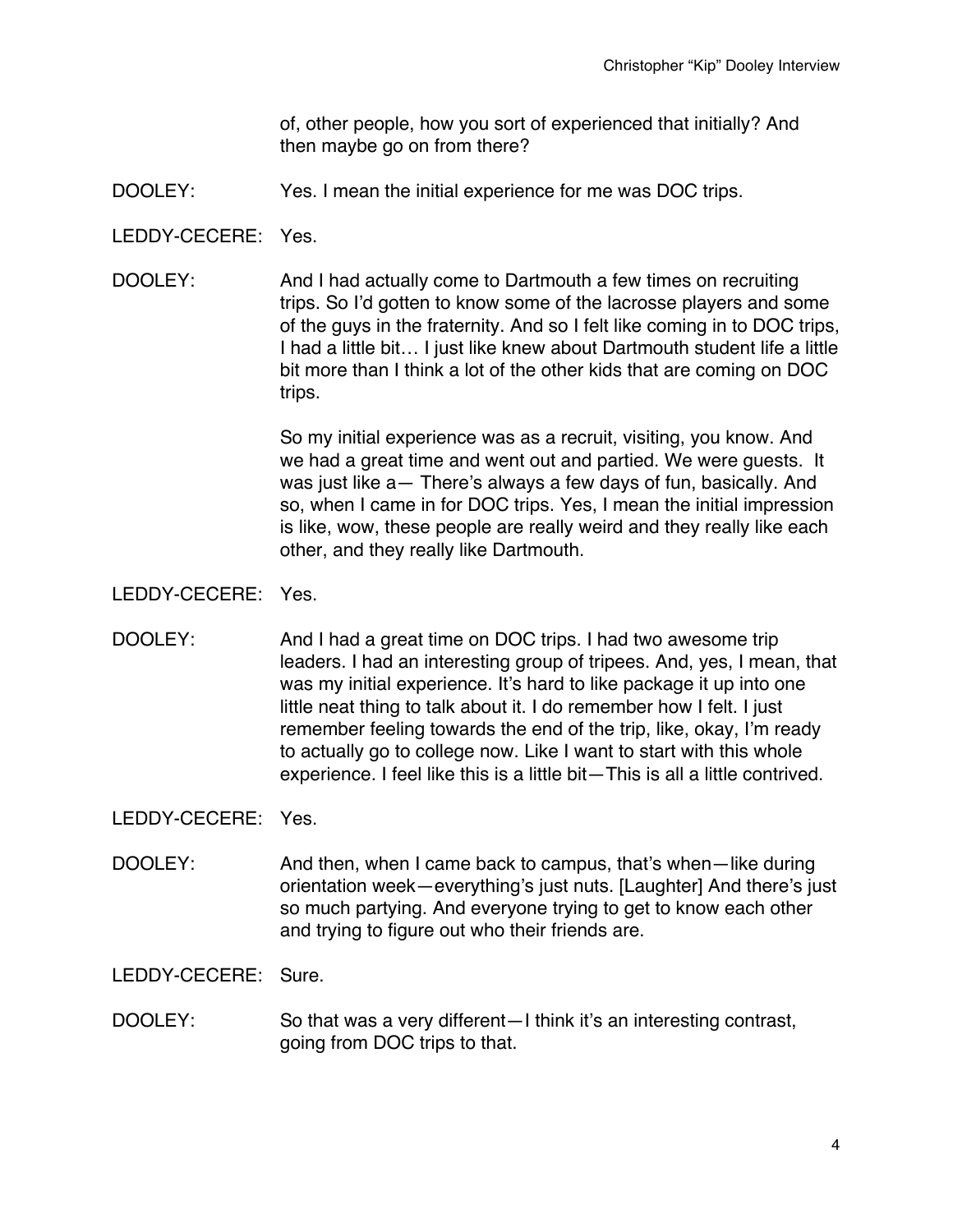- LEDDY-CECERE: So do you think— So basically, you came in with sort of like an initial idea of community because you knew that you were going to play lacrosse. You'd been recruited for lacrosse. You'd had some experience with… Like you'd visited and been with people.
- DOOLEY: Yes.
- LEDDY-CECERE: And then you entered DOC, which is sort of like—At least for me, it was like everyone loves everyone. And everything is just like… It's sort of like a social sphere outside of… And then you entered orientation, which is sort of like a… Did you feel that it was like more real, more harsh, harder? Like better? How did you compare those? Because I agree, it's like a huge gap. But how did the contrast sort of feel to you?
- DOOLEY: I think it was in some ways really exciting and really liberating because it's, you know, the first week or two of college, you're on your own. No parents, no rules. You can do whatever you want. But in other ways, I think it was…. It's kind of like everyone's trying to learn the social rules. And it almost felt a little bit competitive about who can figure out how to like get on the pong table. Or who can figure out how to, I don't know, talk to upperclassman girls. Or who can figure out how to have the right like persona in a basement.
- LEDDY-CECERE: Right.
- DOOLEY: Who knows who? It all became very... Yes. It was just very different from DOC trips.
- LEDDY-CECERE: In a sort of a hierarchical way, would you say? Or not?
- DOOLEY: Yes, I would say. Everyone is sort of— You're on DOC trips, it seems like everyone loves each other at Dartmouth, and you can do whatever you want and the sky's the limit. And we just want you to be you. And those are all great messages. But it is a very different reality from then, when you come back to campus. And I think the—Yes, the social hierarchies, the social norms, it all kind of hits you like a ton of bricks, and you just have to like— It seems like all the freshmen just kind of scramble to figure it out.

LEDDY-CECERE: Yes.

DOOLEY: And there are lots of, I guess... There's a whole energy about that, you know. And people end up in friend groups or start butting heads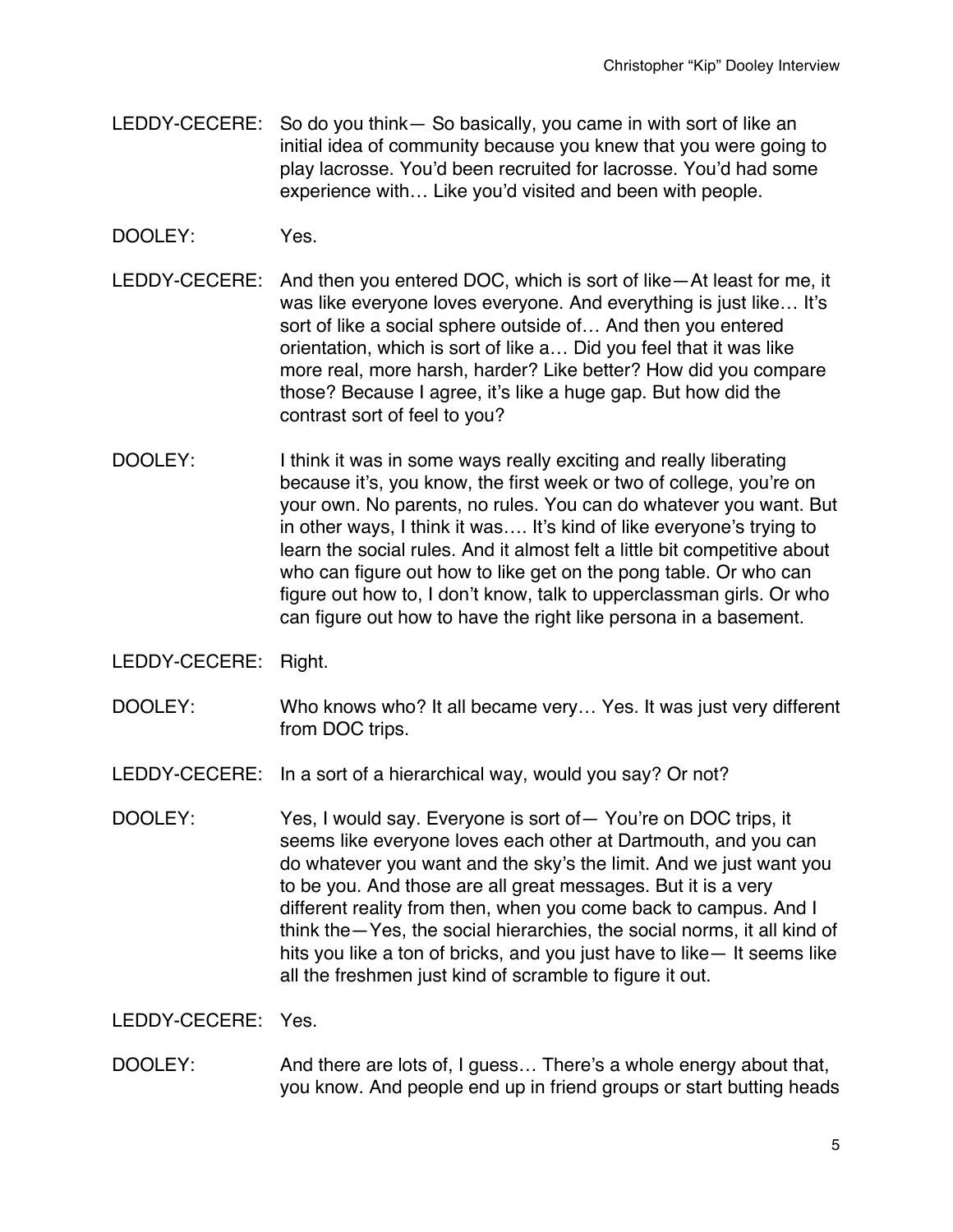or, you know, there's just a lot of experimentation, trying out different things. It's just a pretty mixed-up, crazy time.

- LEDDY-CECERE: Yes. So why do you think that Dartmouth sort of initiates your experience with the DOC sort of trips thing? And do you think it's because, like you said, those messages are really great messages? Do you think that there are like areas of Dartmouth that do match up with the messages that the trips are giving? Or do you think it's sort of like a faux Disney World-style Dartmouth orientation? Like, you're here and it's terrific! And then you get into the real thing, and you're like, what?! Like what do you think the rationale behind trips is, and do you think it's a positive thing for Dartmouth or a negative thing?
- DOOLEY: I definitely understand the rationale behind trips, and I think trips are great. I think it's really important for freshmen to feel supported coming in.
- LEDDY-CECERE: Yes.
- DOOLEY: And to see positive examples of... just the examples of positive loving relationships and happy people and weird people. I think that's all awesome. There's another part of your question.
- LEDDY-CECERE: Do you think it's— Is it okay to have that sort of disconnect, or is that a negative thing or a positive thing?
- DOOLEY: I'm not really sure what can be done about it. Because I think actually… After my DOC trips, I don't think I met—I didn't meet anyone for a while who seemed to like fit that, I guess, archetype of being really happy with Dartmouth and having great friends and being totally loosey-goosey and being very spontaneous and outdoorsy.

I mean, I ended up finding friends who were like that eventually. And I think part of it was just everyone, you know, comes into their own in college in different ways. And so, as upperclassmen, you're—Everyone becomes more comfortable being themselves.

LEDDY-CECERE: Yes.

DOOLEY: But, you know, I don't even know if that's anyone's fault, you know.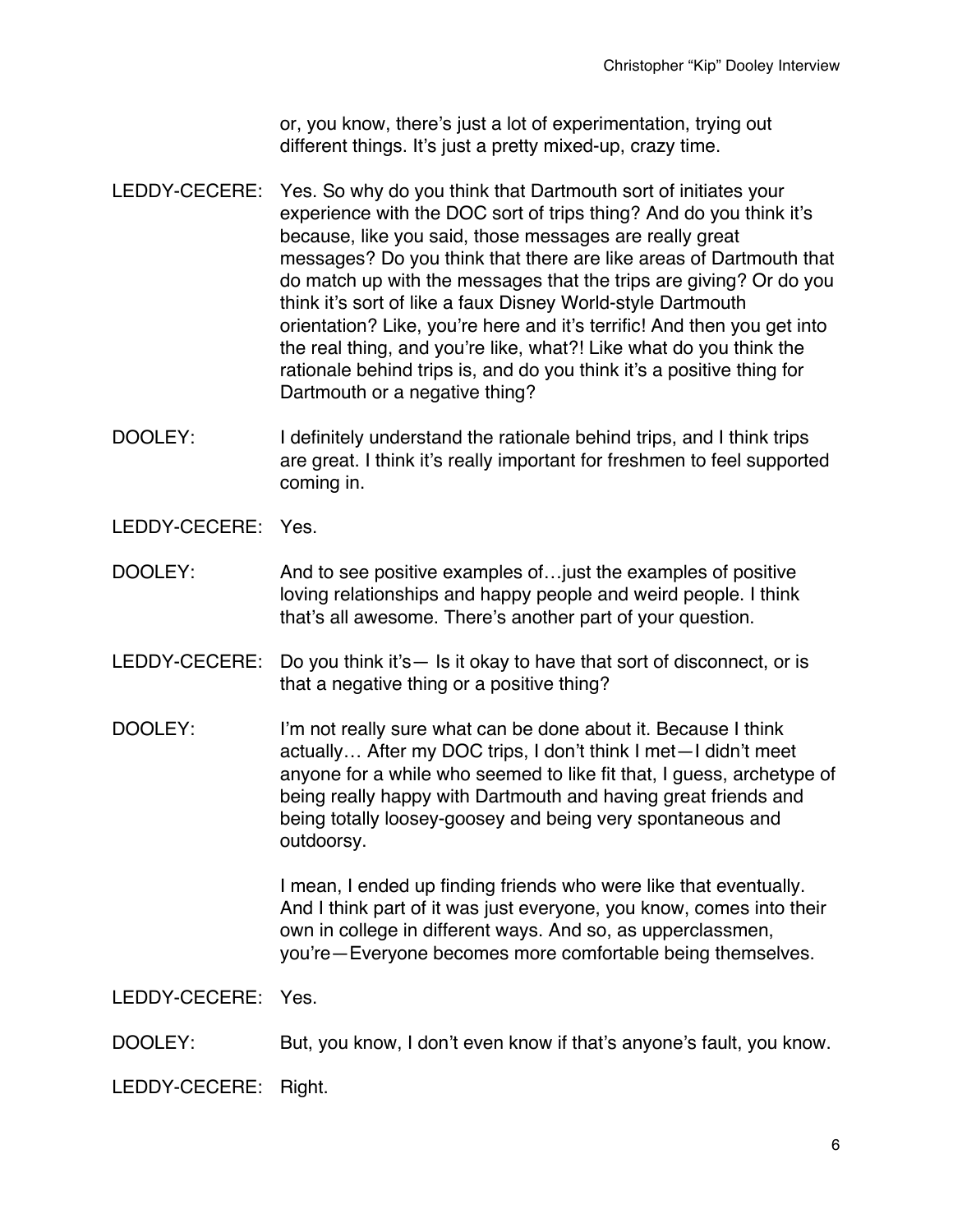- DOOLEY: I think that that's.... It is a strange thing. The trips to campus is a strange transition.
- LEDDY-CECERE: But sort of an inevitable transition.
- DOOLEY: I think it might be kind of inevitable, yes. I mean I think, you know, without making it too black and white, I think that the trips and the Dartmouth social scene are just so polar opposites. To put it in simple language, like it's just black and white in terms of what the expectations are and how you're treated as a guest in a social space.
- LEDDY-CECERE: That's so interesting, yes, yes.
- DOOLEY: You know I mean you just... Yes.
- LEDDY-CECERE: Yes, I never thought of it that way. Just like the way that as a new person entering this space, it's a totally different sort of reception.
- DOOLEY: Right.
- LEDDY-CECERE: In those two. So, you were sort of talking about earlier, you know, times at Dartmouth that were were not like trips. Can you talk a little bit about sort of how maybe your experience with the community changed over time? And has it developed in negative ways or in positive ways? Whatever you want to talk about.
- DOOLEY: Yes. My relationship with the Dartmouth community has changed a lot. I think my freshman year I was… My freshman year—I don't even know how to describe it. My freshman year I don't think I felt especially close to anybody, really. I had a few close friends, but I think what I was struggling with was that I didn't feel very close to my teammates. And those were the guys who I spent the majority of my time with.

LEDDY-CECERE: Yes.

DOOLEY: Especially as freshmen, varsity athletes tend to just kind of hang out with the guys in their class or the women in their class because, you know, you're trying to figure out this whole lifestyle of classes and practice and workouts and social life. And the easiest way to do it is just with your teammates.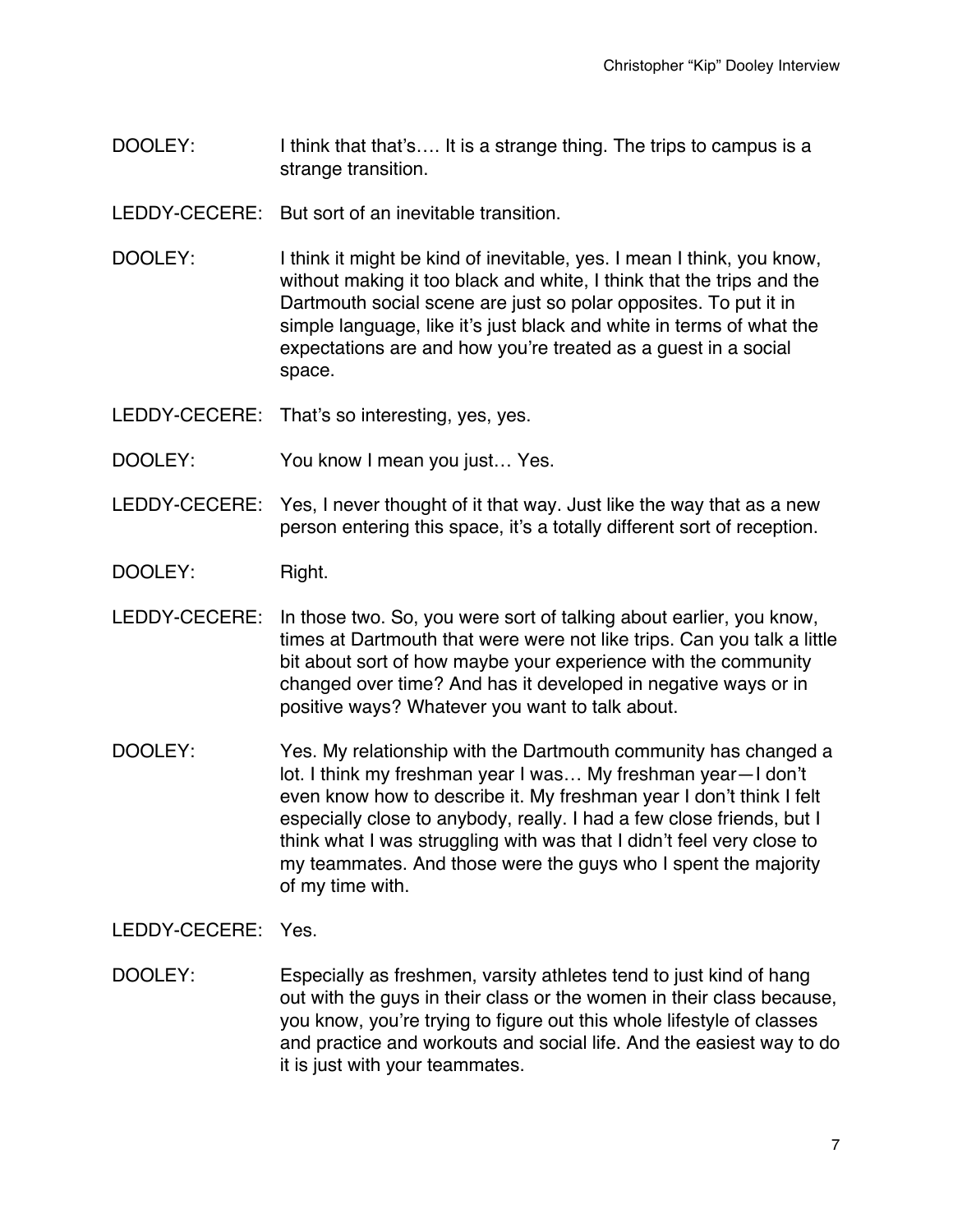LEDDY-CECERE: Because it's so overwhelming.

DOOLEY: It's just overwhelming otherwise. I mean it's hard to do it on your own or to try to have a social life outside of your sports team.

- DOOLEY: And, you know, it's just hard to bring those two things together. So I spent most of my time with my teammates. And I just had a difficult time with the dynamic on the team. I felt… Our senior class that year, I think we were all very intimidated by them. They all seemed to be very antagonistic towards the rest of the community. And so…
- LEDDY-CECERE: The community as in Dartmouth or the community as in the sports community?
- DOOLEY: Dartmouth.
- LEDDY-CECERE: Dartmouth!
- DOOLEY: Yes.
- LEDDY-CECERE: Okay.
- DOOLEY: It seemed like outside of their fraternity and a couple of other fraternities and sororities, they didn't really interact with anyone else, and they didn't want to.
- LEDDY-CECERE: Yes.
- DOOLEY: And they were openly antagonistic towards many elements of the campus. And so that made me feel like I had to, that there were certain… I always felt that there were a lot of rules, social rules, that I didn't understand yet.
- LEDDY-CECERE: Yes, yes.
- DOOLEY: And I didn't want to break them.
- LEDDY-CECERE: Yes.
- DOOLEY: So the safest thing to do was to just do whatever anyone else did and fly under the radar. And at the same time, you know, there was a huge element of proving yourself, especially being on a male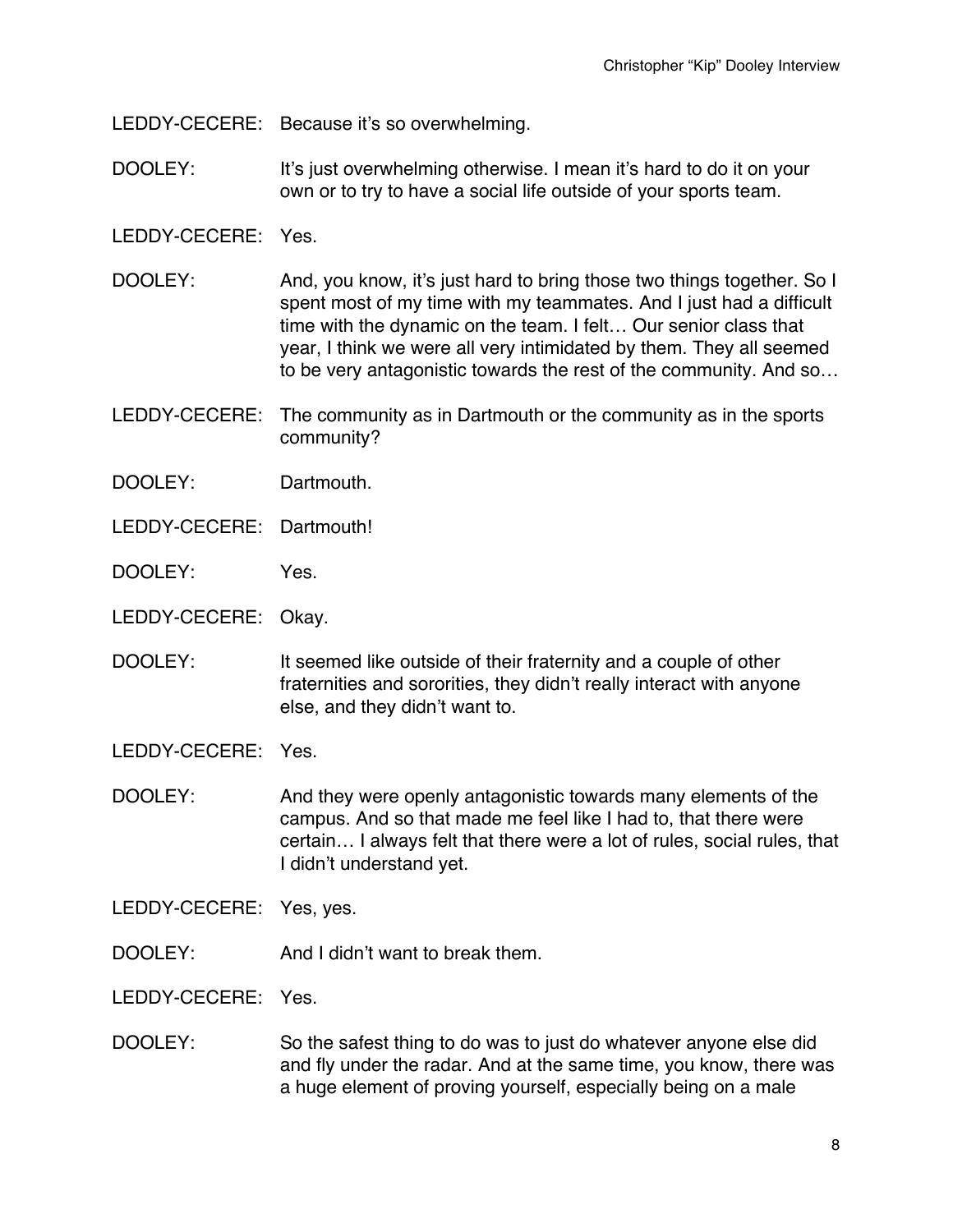sports team. That was—I think myself and all the other freshmen were eager to prove ourselves to the upperclassmen, kind of gain that validation.

#### LEDDY-CECERE: Right.

DOOLEY: So I think that all those things combined made me feel very defensive, very insecure, always on edge. You know, I was not interested in exploring many of my interests outside of lacrosse because I just didn't want to break the mold. I didn't want to rock the boat at all.

LEDDY-CECERE: Yes.

DOOLEY: So. And that definitely carried into my sophomore year. I started to branch out a little bit more. I ended up not joining the lacrosse fraternity, and that was… You know, I think I felt… I did have a lot of support from a lot of the guys on the team.

LEDDY-CECERE: Yes.

DOOLEY: But some guys took it really personally.

LEDDY-CECERE: Yes.

DOOLEY: And so that kind of added another layer to things, where, you know, it was… I already didn't feel that close with a lot of the guys on my team. And then on top of that, I was kind of setting myself apart. And I think there was just a lot of miscommunication. I think a lot of the guys didn't understand why I didn't join a fraternity like everyone else did.

- DOOLEY: And so that was just something that was always on my mind. It was always in the back of my mind. Even if someone had told me, hey, I support you. Don't worry about it. You do what you want to do. I just wasn't quite sure with everyone. I felt very unstable in a lot of my relationships. And so I never… Because I was so worried about the relationships on my team, I think it was really hard for me to branch out because I was just so… I was spending so much mental energy worrying about those relationships.
- LEDDY-CECERE: You were preoccupied with this one. Yes.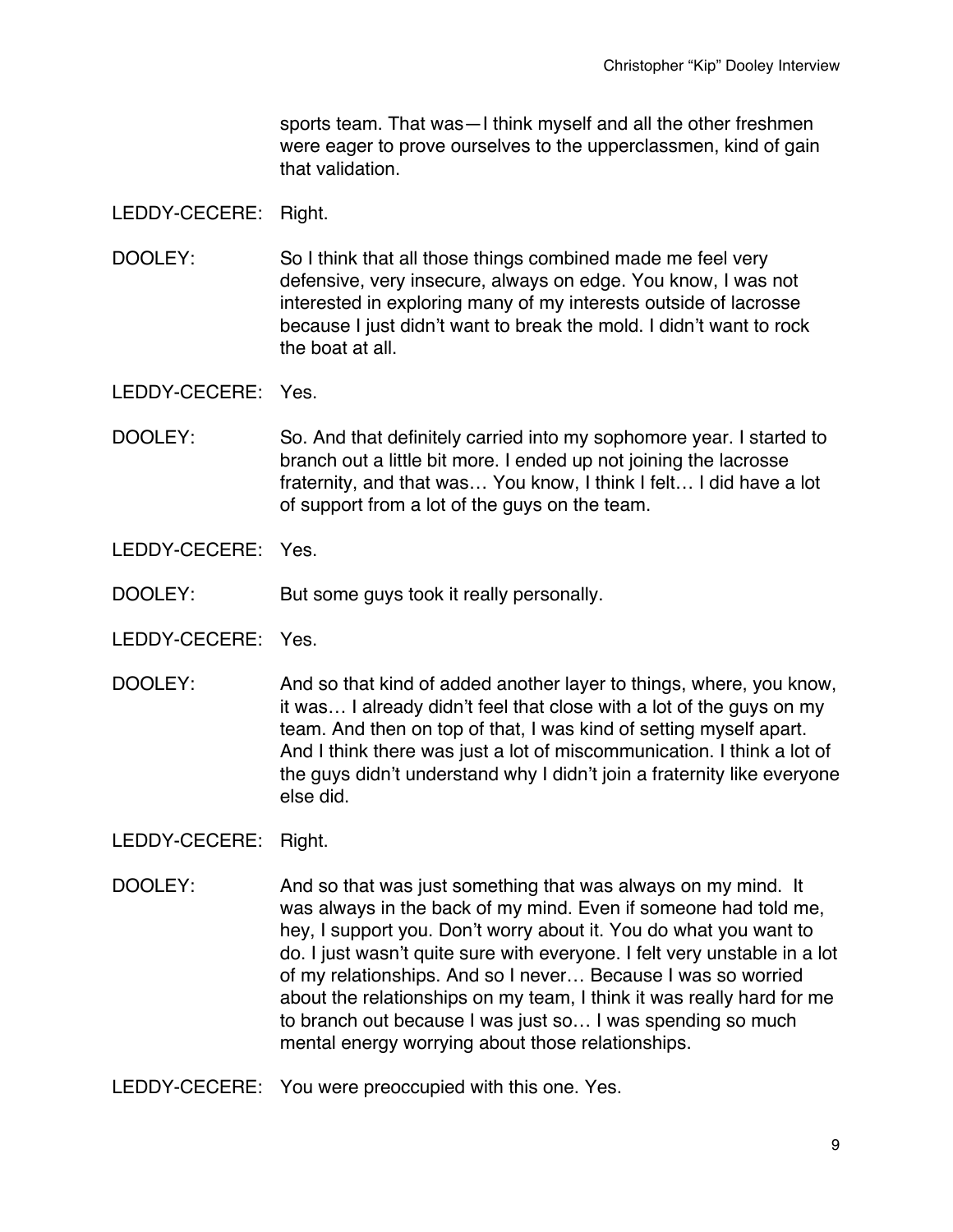DOOLEY: I just couldn't... I didn't have the energy. And I also didn't, because I was so worried, I was never—I was rarely fully being myself in front of people, instead of unapologetically being myself. And so therefore, when I met people outside of that social circle, I wasn't very—I had a difficult time engaging. I felt kind of nervous and like maybe they're going to be judging me for being a lacrosse player. There were lots of, I guess, things in the back of my mind that, you know, I don't think are all that uncommon for an 18- or 19-year-old in college.

LEDDY-CECERE: Yes.

- DOOLEY: But I guess the point is that, you know, I had a hard time branching out and kind of seeing myself as part of the Dartmouth community, as of the whole Dartmouth community.
- LEDDY-CECERE: Because you were part of the lacrosse community.
- DOOLEY: Right. Exactly.
- LEDDY-CECERE: Yes.
- DOOLEY: Lacrosse community and my fraternity, like those things were separate and…
- LEDDY-CECERE: Yes, talk a little bit about that. So what sort of prompted your decision to not go the way that most people in the community you were already in were going.
- DOOLEY: I guess there had always been a lot of things about this particular fraternity that just didn't line up with who I was.

LEDDY-CECERE: Yes.

DOOLEY: I mean, I come from a really, I quess progressive, for lack of a better word, background. And, you know, I went to a Montessori School growing up.

LEDDY-CECERE: Yes, yes.

DOOLEY: And, you know, I was around—I was always in very nurturing environments where respect was the standard, where difference was valued and celebrated. So when I came in as a freshman, in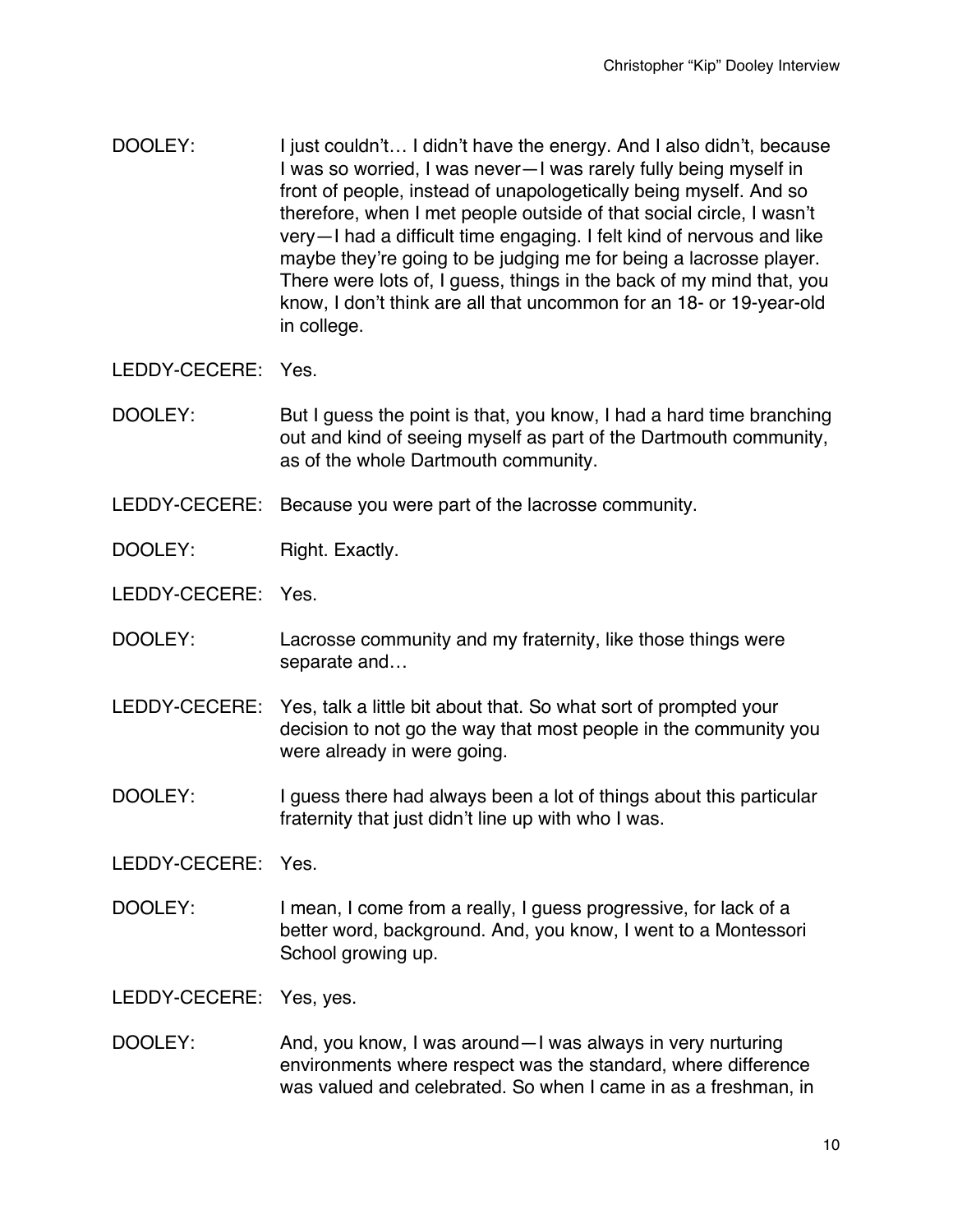the fraternity where most of the lacrosse players were going, I just didn't see those same values being reflected. It wasn't that I didn't like the guys or that I didn't think they were good people. But I thought that as a social space, it was not very welcoming. It was not very respectful. It was, yes, very intimidating for outsiders, and I didn't want that.

LEDDY-CECERE: Right.

- DOOLEY: You know I wanted.... If I was going to be part of a fraternity, I wanted it to be a place where I was comfortable bringing my parents.
- LEDDY-CECERE: Yes.
- DOOLEY: Where I felt I wanted to bring my girlfriend, my brothers.
- LEDDY-CECERE: Yes.
- DOOLEY: Like my friends who had no idea what they were getting themselves into, I wanted them to be able to walk in and feel comfortable.
- LEDDY-CECERE: Right.
- DOOLEY: And I also, you know, wanted to be in a place where I felt I could be myself and I wouldn't be judged for it, and I didn't have to fit a specific mold in order to be validated.
- LEDDY-CECERE: So did you feel, when you were the first year when you were feeling like a lot of pressure and like a lot—and the idea was to fly under the radar, because that certainly wasn't like flying under the radar. Like to not go where you're supposed to go is not.
- DOOLEY: Right.
- LEDDY-CECERE: Flying under the radar. So did you feel that when you were doing that, when you were sort of just like… Did you feel that that was successful? Did you get the validation or the approval that you needed? Or did that not work? Or did you get it and you didn't like it? Or did you…
- DOOLEY: Yes. I think in a lot of ways it... I definitely did get it at times.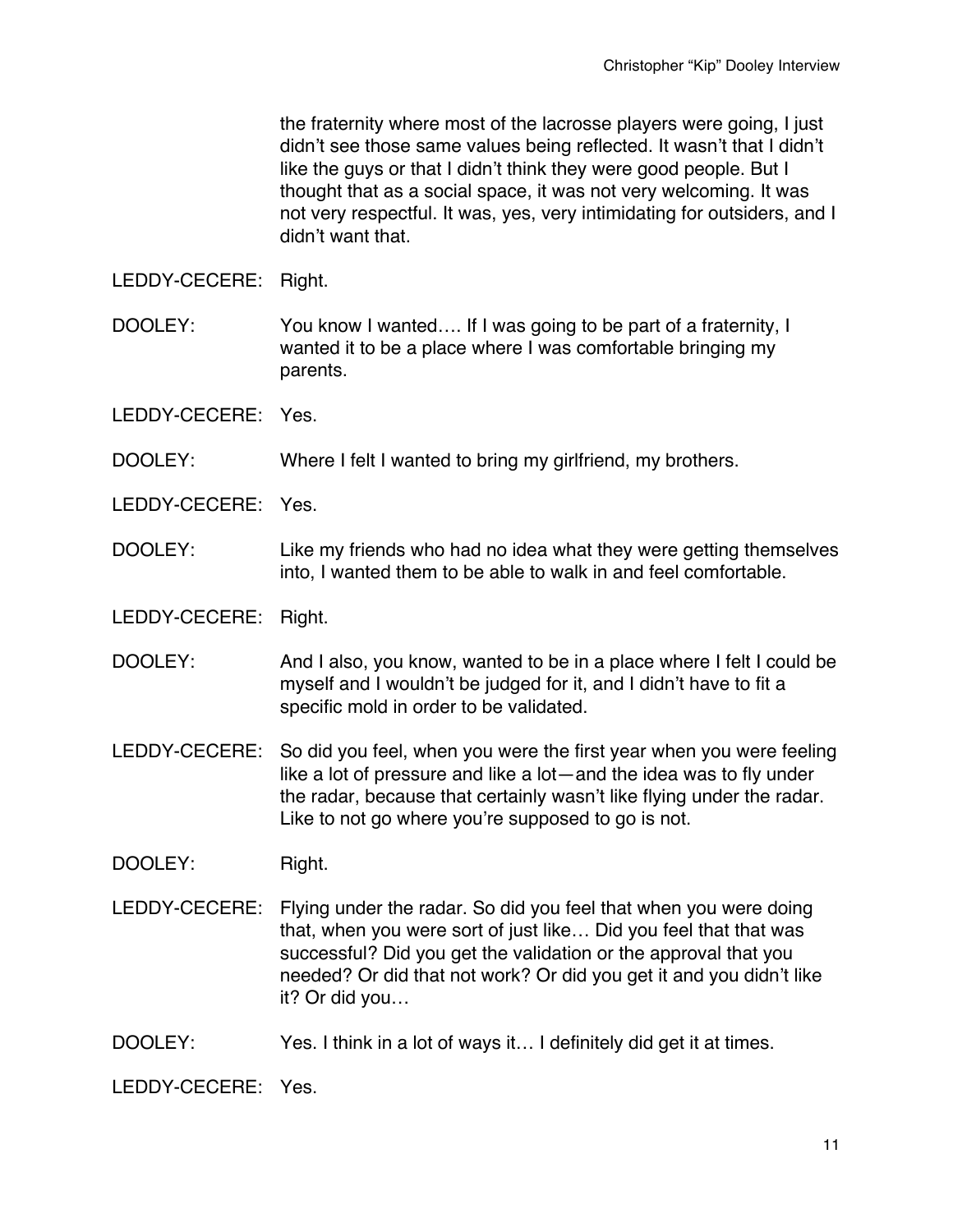DOOLEY: And when I did, you know, when I did receive that validation, I thought, I mean that's what I'd been craving so much, is for guys to tell me like, oh, you're doing the right thing. Or, yes, you've got it together. You're the man.

LEDDY-CECERE: Yes.

DOOLEY: But on the occasions when that did happen, it was a very strange kind of empty feeling, and it wasn't very fulfilling.

LEDDY-CECERE: Yes.

DOOLEY: You know. And I felt like I was doing, I guess—I don't know. It was just this weird internal tension that I can't really describe. But it's just this kind of light feeling in your chest like this doesn't feel right for me. And so that was a strange thing because I'd been craving social validation. When I did get it, it was like it wasn't that fulfilling.

LEDDY-CECERE: Yes.

- DOOLEY: And so I think after a while—it took me a while—but I eventually realized that my sense of self had to be based on something more substantial than what other people thought of me.
- LEDDY-CECERE: Yes. That's sort of like the definition of a college training for most people.
- DOOLEY: Right. Yes, yes.

LEDDY-CECERE: So let's go back to…. You joined this non-lax fraternity. And then keep going from where you were.

DOOLEY: So I joined the fraternity, was really into it, really enjoyed my pledge term. Went through the rest of my sophomore year. Was… I was pretty disciplined about my social life. And I really wanted lacrosse to go well. So I spent a lot of— I didn't go out very much for most of the year. I had a good time. I think towards the end of the year, I was feeling like I just hadn't quite been connecting with people still. I was having a lot of fun, but I didn't feel like a lot of people knew me all that well.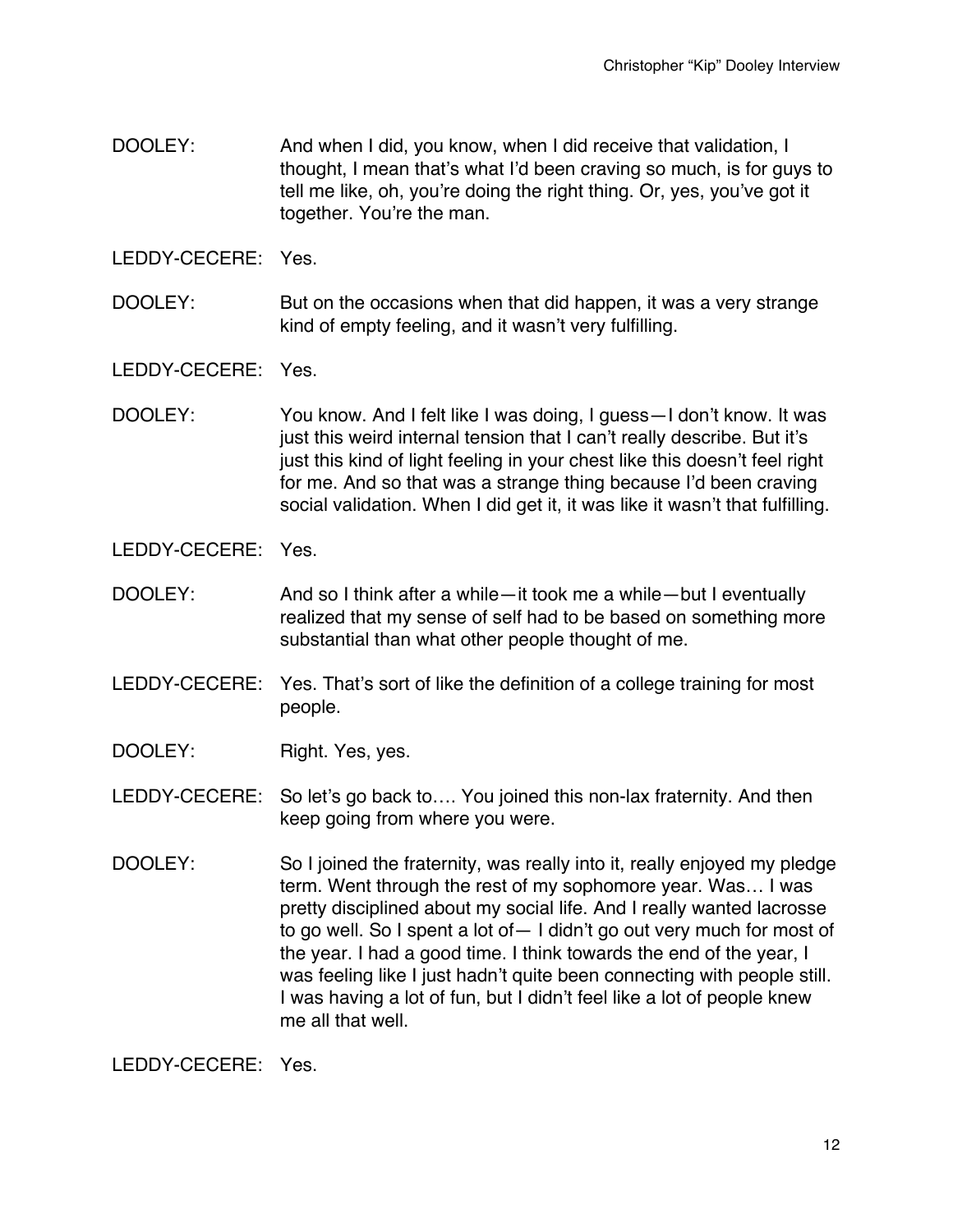- DOOLEY: Or that I knew a lot of people all that well. And so I went into my sophomore summer, I lived in my fraternity, and kind of was excited to have this like penultimate Dartmouth experience where you live in your frat, and you party a lot, and you do fun things outside, and you take two classes.
- LEDDY-CECERE: Sophomore summer.
- DOOLEY: Yes, I was ready to have the quintessential sophomore summer. And it was a lot of fun. It started to drag by about the third week, you know.

LEDDY-CECERE: Yes, yes.

- DOOLEY: It was like just being hung over a lot and feeling like I just knew everyone on just a, "Hey, how's it going?" basis. And there was just a lot of… Because everyone was partying so much, there was just a lot of malaise. And especially in my fraternity, there would just be a lot of sitting around, just like, oh, man, I wish we had something to do. Well, whatever, we don't have anything to do. So we'll just sit here.
- LEDDY-CECERE: Yes, yes.
- DOOLEY: And looking back is such a bummer because there are so many awesome things to do in the Upper Valley.
- LEDDY-CECERE: It's beautiful, yes.
- DOOLEY: It's such a great area. And that being said, I did have some great experiences. I went on a cool camping trip with my brothers. Took the Prouty bike race.
- LEDDY-CECERE: Oh, that's so cool.
- DOOLEY: Yes.
- LEDDY-CECERE: I've always wanted to do that. That's really cool.
- DOOLEY: Yes. It was fun. And I think it was also—It was just a really good learning experience for me because I think I had thought that… I mean, I'd always thought since I'd come into Dartmouth that if I—It seemed like upperclassmen or especially guys in fraternities had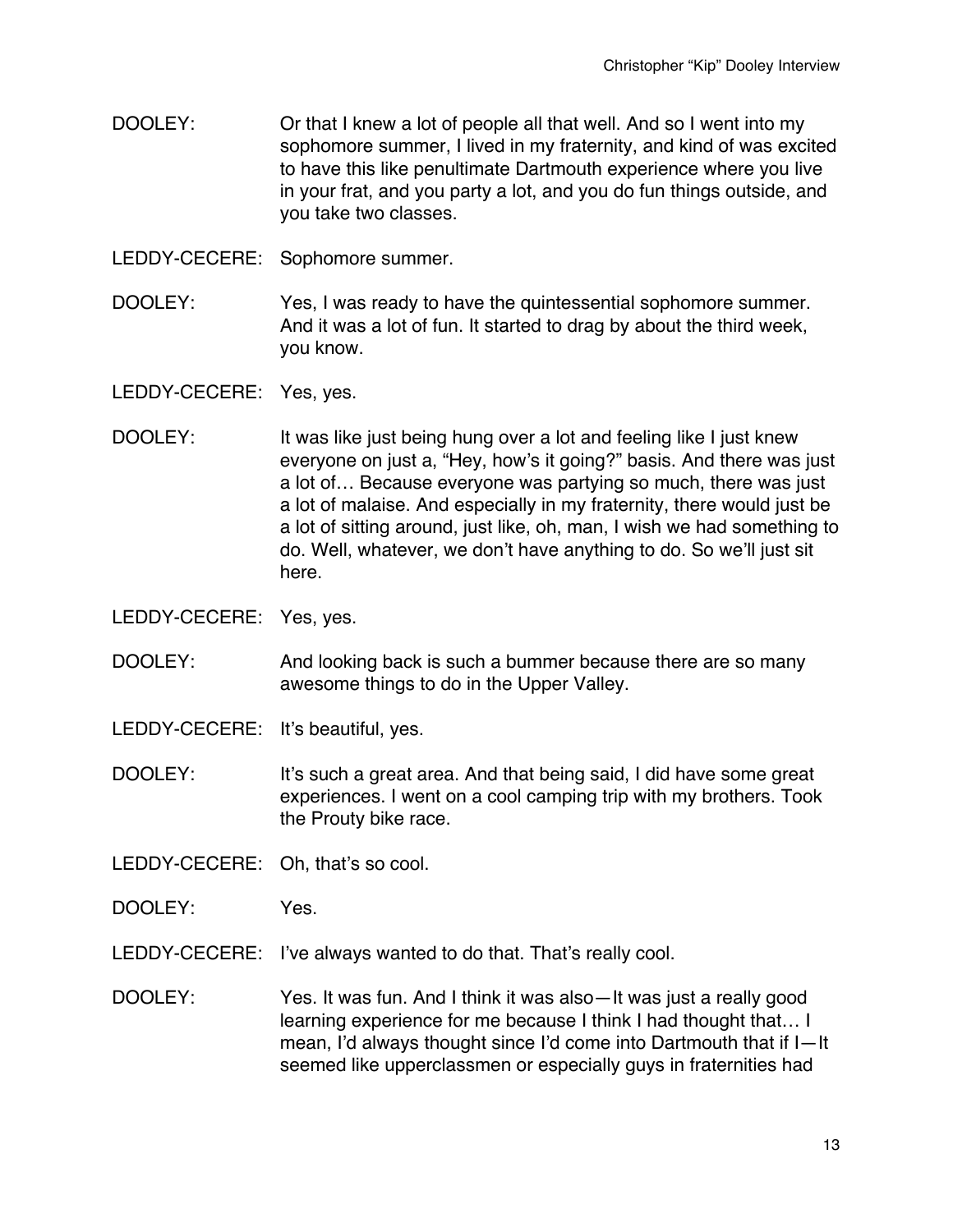had it all figured out. And they had some—They had some magical key to happiness that other people didn't have.

#### LEDDY-CECERE: Yes.

DOOLEY: And I didn't have it. And once I gained access to those spaces or those friendships or that experience, that I would be as happy as they looked. And once I went through my pledge term and my sophomore summer, I realized that I didn't really like drinking a lot, and that I didn't find a lot of fulfillment in the social scene. And it kind of takes you to push that… I mean it took me—to realize that I had to push it all the way to the extreme.

LEDDY-CECERE: Yes, yes.

- DOOLEY: To fully understand what my needs were and what—to realize that that's not what I wanted.
- LEDDY-CECERE: Yes. No, I get that. Yes. So then did that cause a change in—Did you seek different communities? Did you identify with different communities? How did that sort of change your status, I guess, at Dartmouth in terms of your own evaluation of that status, not in terms of someone else's?
- DOOLEY: So after my sophomore summer, and I went on my abroad term, studied abroad in South Africa.
- LEDDY-CECERE: Oh, that's so cool.
- DOOLEY: I did... It was like an anthropology and history program in Cape Town.

LEDDY-CECERE: Very cool.

- DOOLEY: And it was kind of an opportunity for a clean slate.
- LEDDY-CECERE: Yes, I love that about...
- DOOLEY: Yes. And we were living with homestay families which I think was really important because I had lived at home, you know, a few times during breaks from school since I'd left. But your relationship with your family changes so much in the college years because you're, you know, trying to come into your own, all that stuff.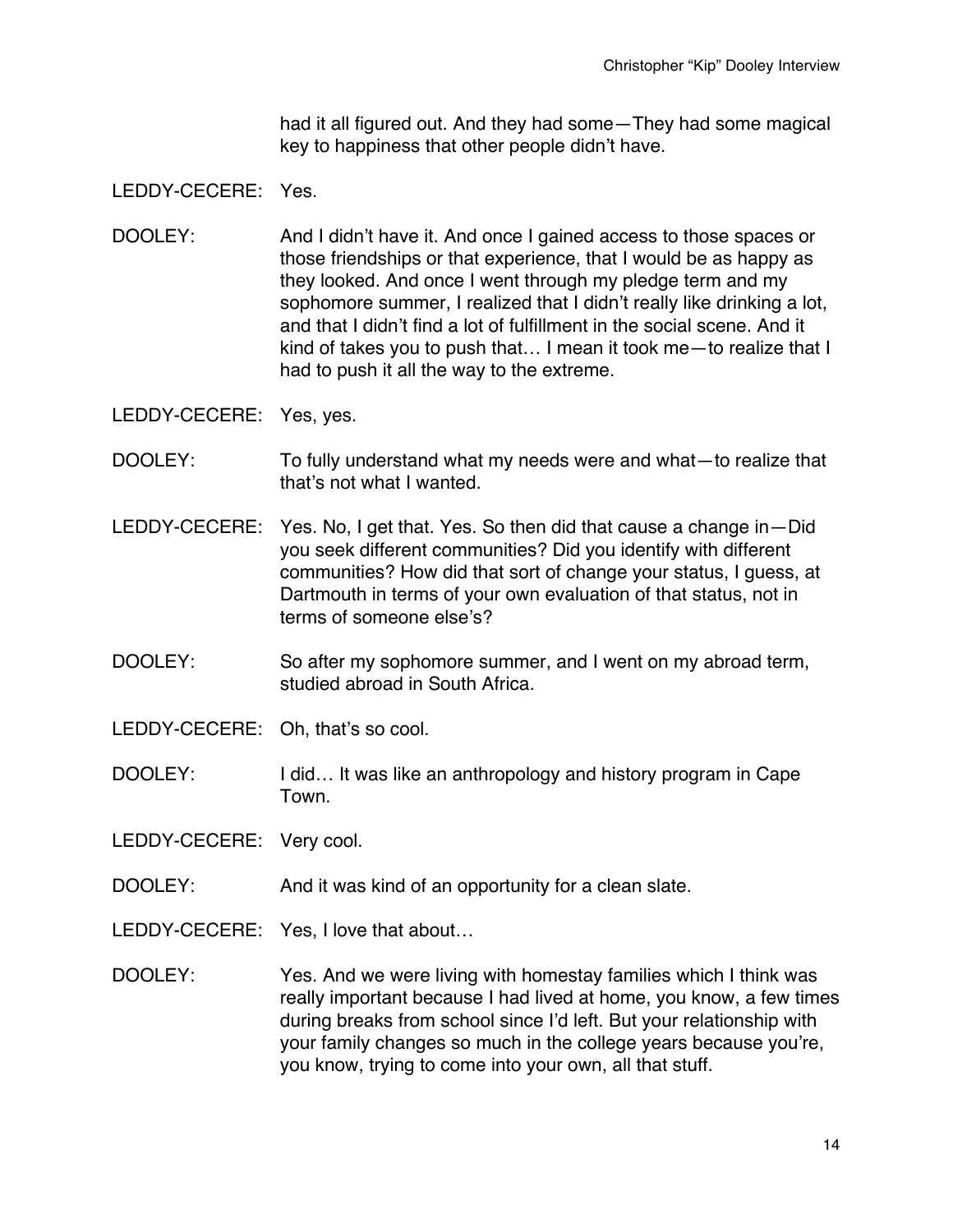So when I was in South Africa, I lived for five weeks with a grandmother and her grandson. The grandson was like—He was eight. And so I knew how to be a big brother because I had my younger brother. But I hadn't been a big brother to an eight-year-old since I was, you know, 12. So it was kind of fun to like reconnect with all those—with just like my more caring side.

#### LEDDY-CECERE: Yes.

DOOLEY: And the woman I stayed with, his grandmother, was so sweet, and we would eat dinner together every night. And it was like a very slow pace of life. And, you know, neighbors would come over, and we would just sit and talk and just be with each other. And I realized… And also, the other students in my group, we just spent a lot of time being with each other and talking.

> And South Africa is such a fascinating place. And I wanted to go there because there were a lot of social issues that fascinated me about it. And so I got to engage intellectually with a lot of stuff I cared about. I got to engage with relationships that I cared about. And so, it was a great experience.

And towards the end, I really started to discover my spiritual life, and that had not been a part of my life at all until then. And, you know, I just sort of started figuring out what was really important to me and what I wanted out of Dartmouth and what I wanted out of my experience in life. And so when I came back, I was just set on developing relationships with really interesting, really caring people.

## LEDDY-CECERE: Yes.

DOOLEY: And so I intentionally—I would try eating lunch at least once a week with someone from a class that I was in and not someone that I knew well. Just someone who I had had a good conversation with or who had made some interesting points in class or just seemed like an interesting person. I tried to go out to lunch with them.

> And then in addition to that, I did, what's it called? The Dartmouth Peer [Program]—the DPP is how I knew it. But it's a program put on by OPAL. And it's basically a diversity discussion group. So we would get together I think on Thursday nights, and we would have facilitated discussions about, you know, our backgrounds, identity,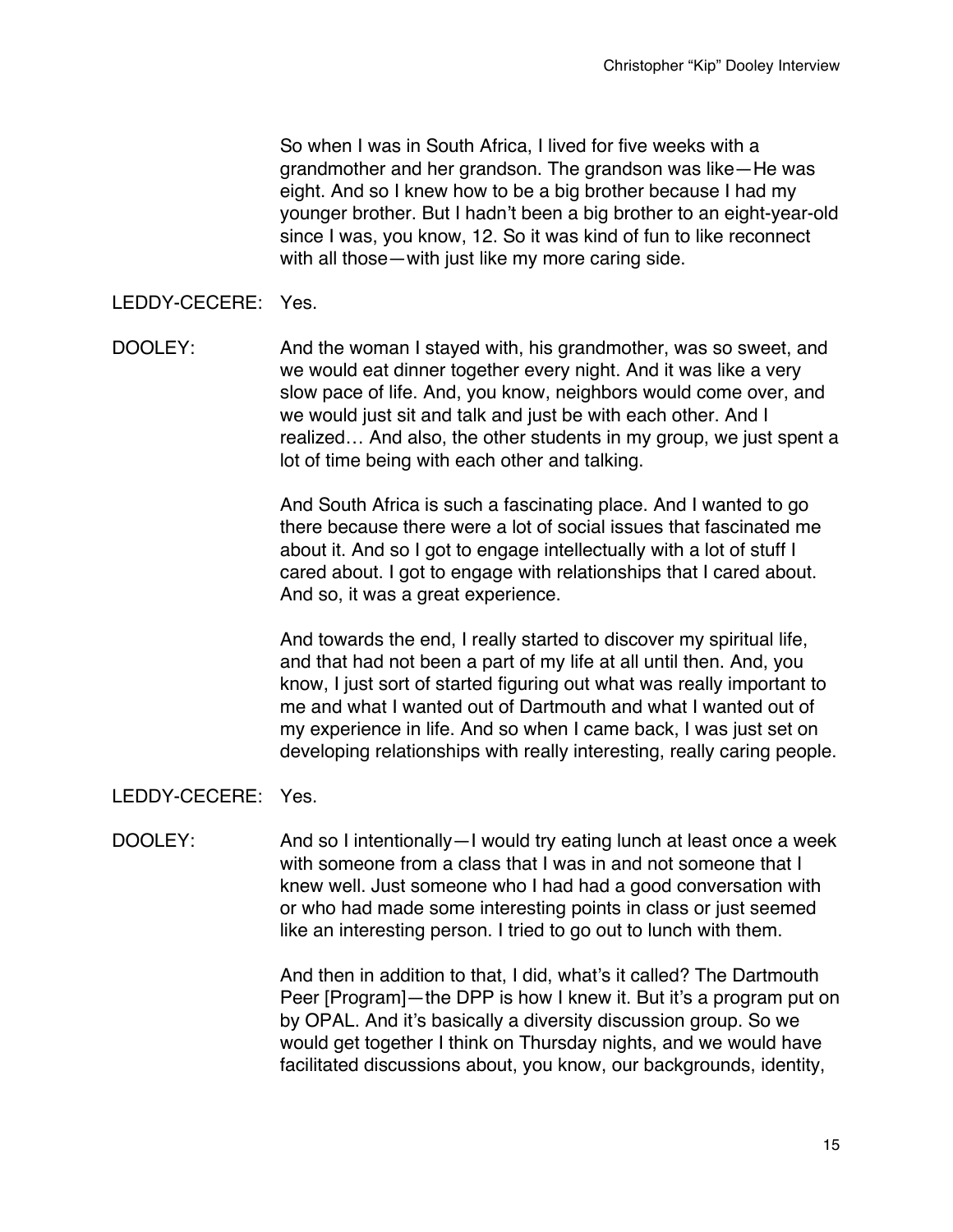you know, the community at Dartmouth, how we all fit in, how we didn't fit in.

## LEDDY-CECERE: Yes.

DOOLEY: Talk about, you know, what are our preconceived notions of each other because of race or class or social status or whatever. And that was really great. It was a really nice opportunity because I think it gave me confidence in reaching out to people more. I think I had wanted… You know, there were times when I wanted to reach out to people outside of my social group, and I felt like they were going to—They weren't going to give me the time of day because they thought I was, you know, a rich white kid in a fraternity who played lacrosse. [Laughter] And, you know, he's a jerk, so I don't really want to talk to him.

- DOOLEY: So it was really nice to see that. If I just brought forth my caring self and was open and interested in other people, that that would be reciprocated.
- LEDDY-CECERE: Yes. That's sort of like an incredible thing to… You know, we all have so many hang-ups to reaching out because you just feel like anytime you reach out, you're going to hit the stereotypes that sort of…. Then you make that realization that people like it when you reach out. They will respond well when you reach out. It's the funniest thing, to like hit up. It's so interesting.
- DOOLEY: Yes.
- LEDDY-CECERE: So when you were doing the OPAL thing with the discussions, did you sort of encounter parts of the Dartmouth community that you had not experienced before? Can you talk about that at all? If not, then we'll move on.
- DOOLEY: Yes.
- LEDDY-CECERE: Was there anything that surprised you that was here that you didn't know about?
- DOOLEY: Let me think. I remember talking a lot about class issues. And I knew that—I'd become much more aware of class at Dartmouth during my sophomore year, especially through… I became a lot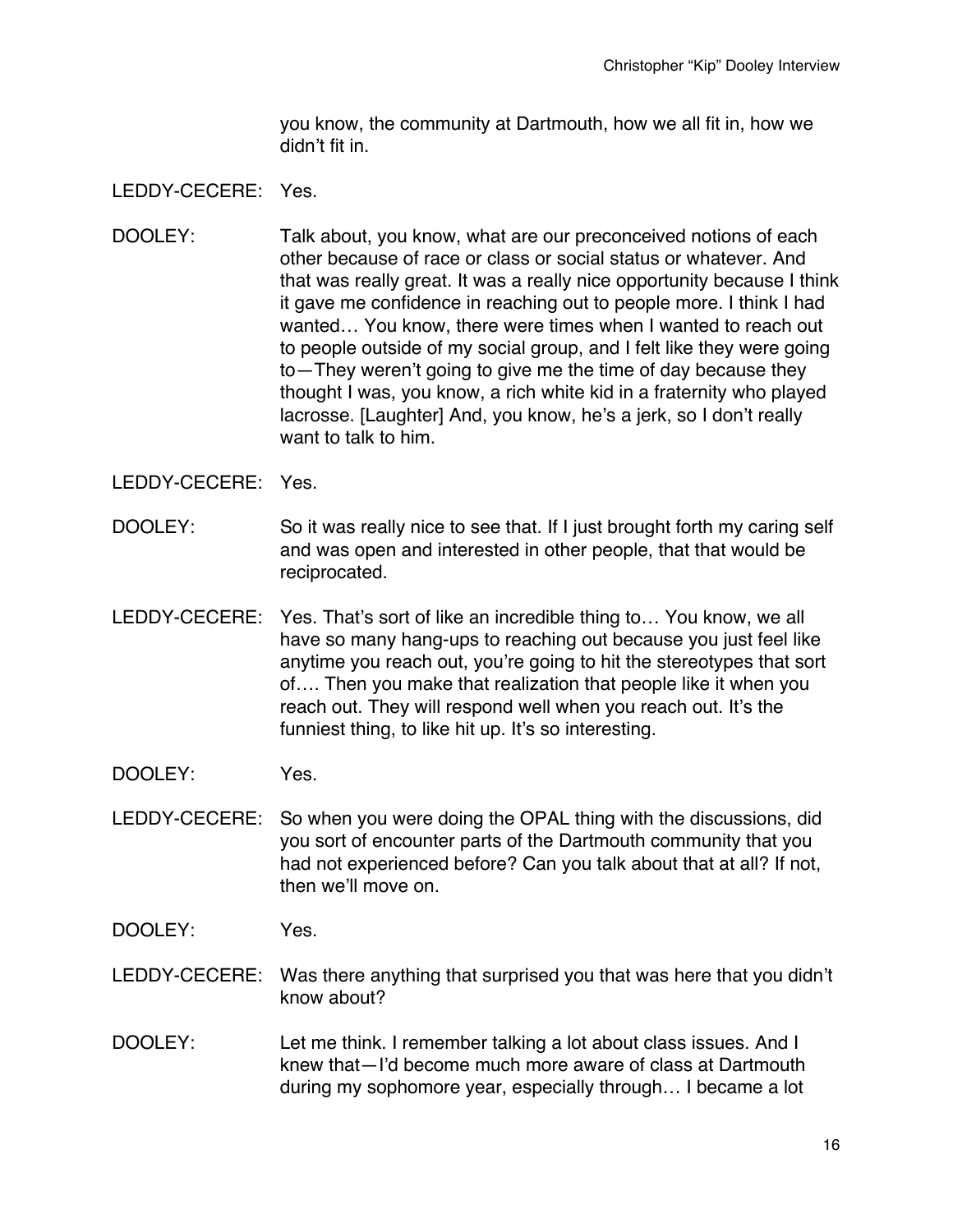more aware of a lot of elements of Dartmouth's student body my sophomore year, mainly through one history class that I took with Russell Rickford, called the Black Radical Tradition in America. And obviously it was about… You know, it was a history class. But we inevitably would talk about social issues at Dartmouth.

## LEDDY-CECERE: Right.

DOOLEY: And I think it was predominantly… I think I was probably one of three white kids in a class of like 12 or 15. It was mostly African-American students. So I definitely got some perspectives from African-American students and students from, you know, lower socio-economic classes. And, you know, it wasn't… And I also one more thing, too. I did a documentary for a film class on Cutter-Shabazz. So I got to know a lot about that space. And I got to know some of the people who were living there. So I wouldn't say I was... I think it didn't surprise me that there were… It didn't surprise me, the richness and complexity of being from, you know, a nontraditional community at Dartmouth.

## LEDDY-CECERE: Yes.

- DOOLEY: But there was no way I could have anticipated what those issues were like, you know. I mean, I saw a lot—not a lot—but I saw black students on campus here. I saw students who had to work at DDS or who were clearly juggling off-campus jobs. And I knew kids who were on financial aid. But I guess we rarely have frank discussions about where we were coming from and what we're dealing with.
- LEDDY-CECERE: Yes, yes.
- DOOLEY: And I think the best part about DPP was recognizing that everybody has a unique set of challenges and it comes from a multitude of places. Some of it's emotional, some of it's material, some of it's spiritual, some of it's intellectual. And it's useless to try to say that some person or some group has it worse than another group. I mean you can talk about that in objective terms, you know, materially. But it doesn't really help to say, oh, I have it worse than these kids. Or, they're complaining about this stuff and they don't really have it bad.

It's way more useful to listen to each other and try to see how your needs can be met, and see what you can do to help others' needs be met. So, you know, I can't change financial aid packages. But if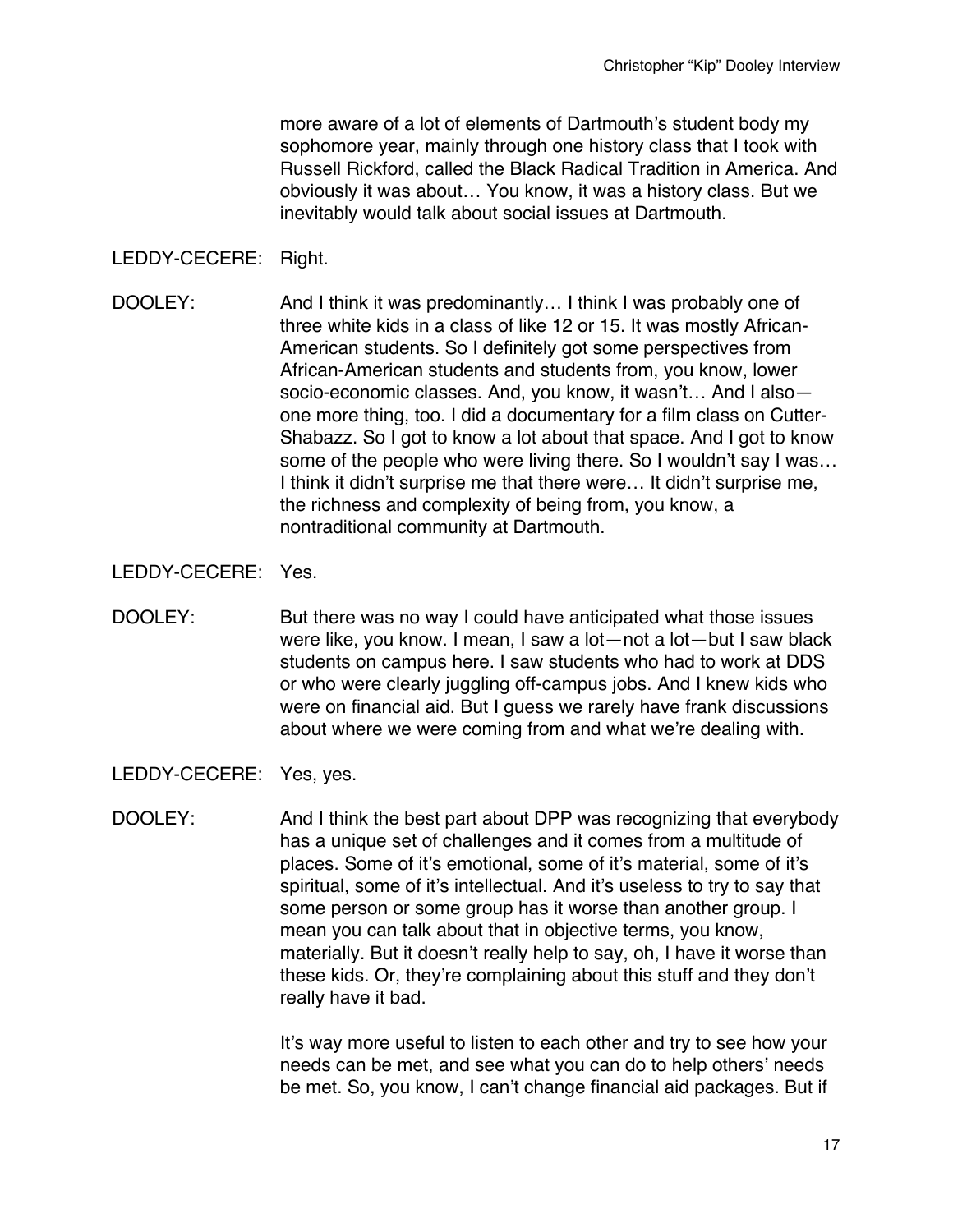a friend of mine is, you know, having a hard time paying for school and has to work at DDS and has to maybe have another offcampus job, maybe I can do something by just being a good friend and listening to them and trying to help share that more spiritual and emotional burden.

LEDDY-CECERE: Yes. And that's sort of like a non-superficial trips. That's like the ideal of trips that we… That's why it rings false is because I think that you worry. Like on trips, it's this idea that we're all equal, but we don't really understand the differences that make us… Because it's like what you're saying, it's the differences that sort of put us like we all have challenges, and that puts us… And if we understand that, then we can sort of like be that kind of community that trips wants us to be.

> But I think the problem with trips is that you don't really—when you walk in, you don't really understand that you don't have to be the same as everyone. Like you don't have to be the same for everyone to love you. Like people don't have to fit a mold, like a lacrosse mold or a whatever mold for people to understand—

- DOOLEY: Mm-hmm.
- LEDDY-CECERE: … where you're coming from. So let's see. Where were we? Okay. So do you still identify as, you know, like…. This is such a hard question. It seems like you pretty much identified as a lacrosse player your freshman year. That was complicated—
- DOOLEY: Yes.
- LEDDY-CECERE: … throughout your sophomore year. How would you sort of situate yourself now?
- DOOLEY: My lacrosse season's over now. But my love for lacrosse and for the lacrosse team never faltered. There were things that frustrated me about it. But I think I always identified first and foremost as a lacrosse player. Now I'm done playing. So, you know, for the last few weeks I don't know how much my identity has shifted. But I think I always wanted—My goal has been to represent the communities that I'm a part of as an individual. So I'm the captain of the lacrosse team, but that title in and of itself is meaningless. Like I fill that… I mean, that kind of gives people a sense of what I do and what matters to me. But there's so much more to that.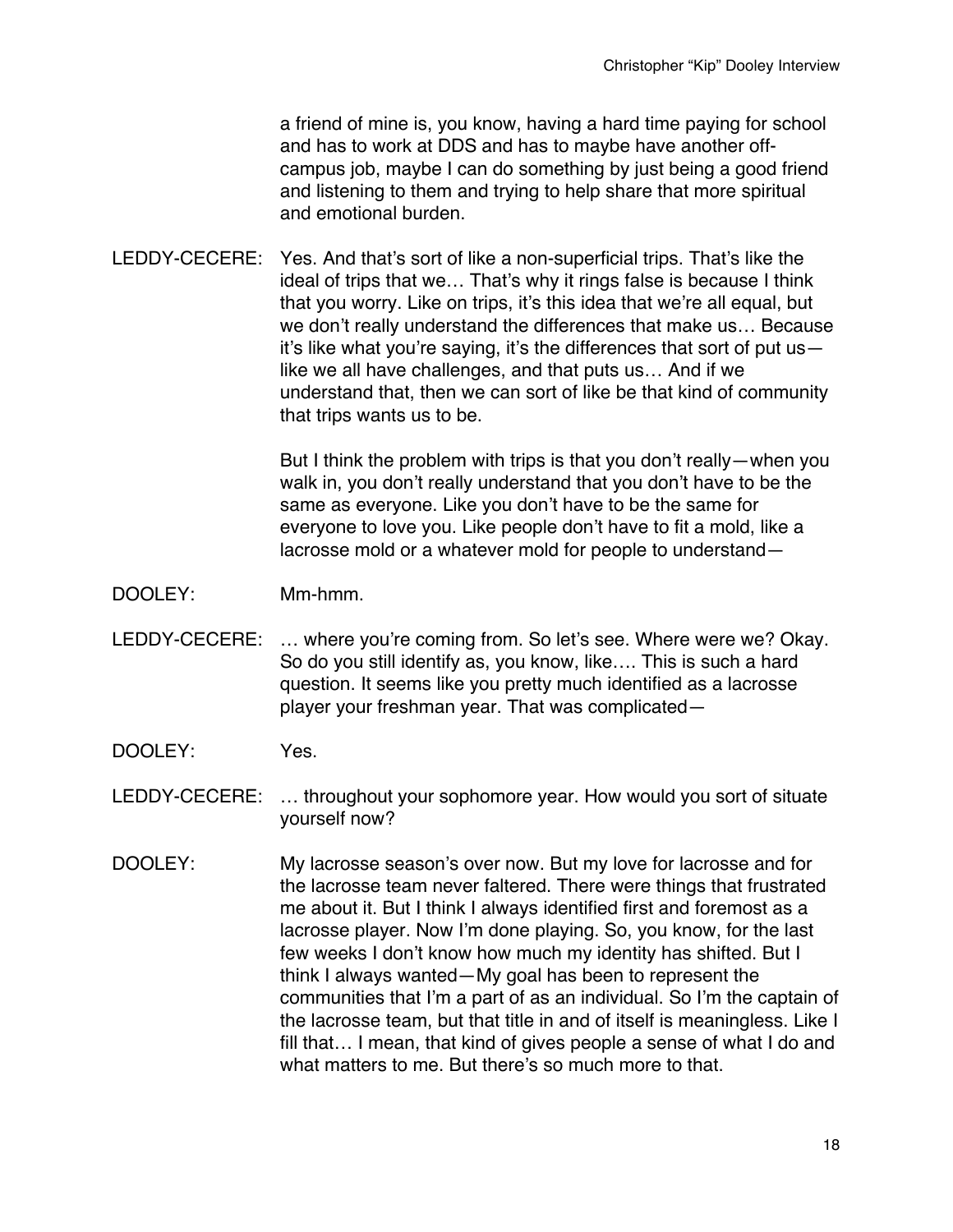LEDDY-CECERE: Yes.

- DOOLEY: And so I try to, especially my junior and senior years, would really try to just unapologetically be myself, whether or not that fit into the mold of a lacrosse player.
- LEDDY-CECERE: Right.
- DOOLEY: And hopefully that would, you know, give the people that I came into contact with the impression that lacrosse players are not all cut and dried.

- DOOLEY: They don't all fit into the perfect mold that we expect lacrosse players to be in. Or anyone else for that matter.
- LEDDY-CECERE: Yes.
- DOOLEY: Whether it's varsity athletes or fraternity guys or unaffiliated students.
- LEDDY-CECERE: Right.
- DOOLEY: I think it's—I very consciously was working against those preconceived social categories and would really try to look for that in other people, too. Kind of help them, you know, just be themselves.
- LEDDY-CECERE: As a counter to sort of the experience that you had had your freshman year was like mentors who were not…that you didn't feel sort of accepted by in your… So what does being yourself mean to you here, in this context. Because I know it means different things in different contexts. But senior year, senior spring or whatever, what does that mean to you?
- DOOLEY: Like what do I want to do?
- LEDDY-CECERE: Yes. How is that like or how is that different than how you felt you had to behave, like how does that diverge from freshman year where you were feeling really confined by norms and stuff like that? Like where do you deviate from the norms? Where do you not deviate from the norms?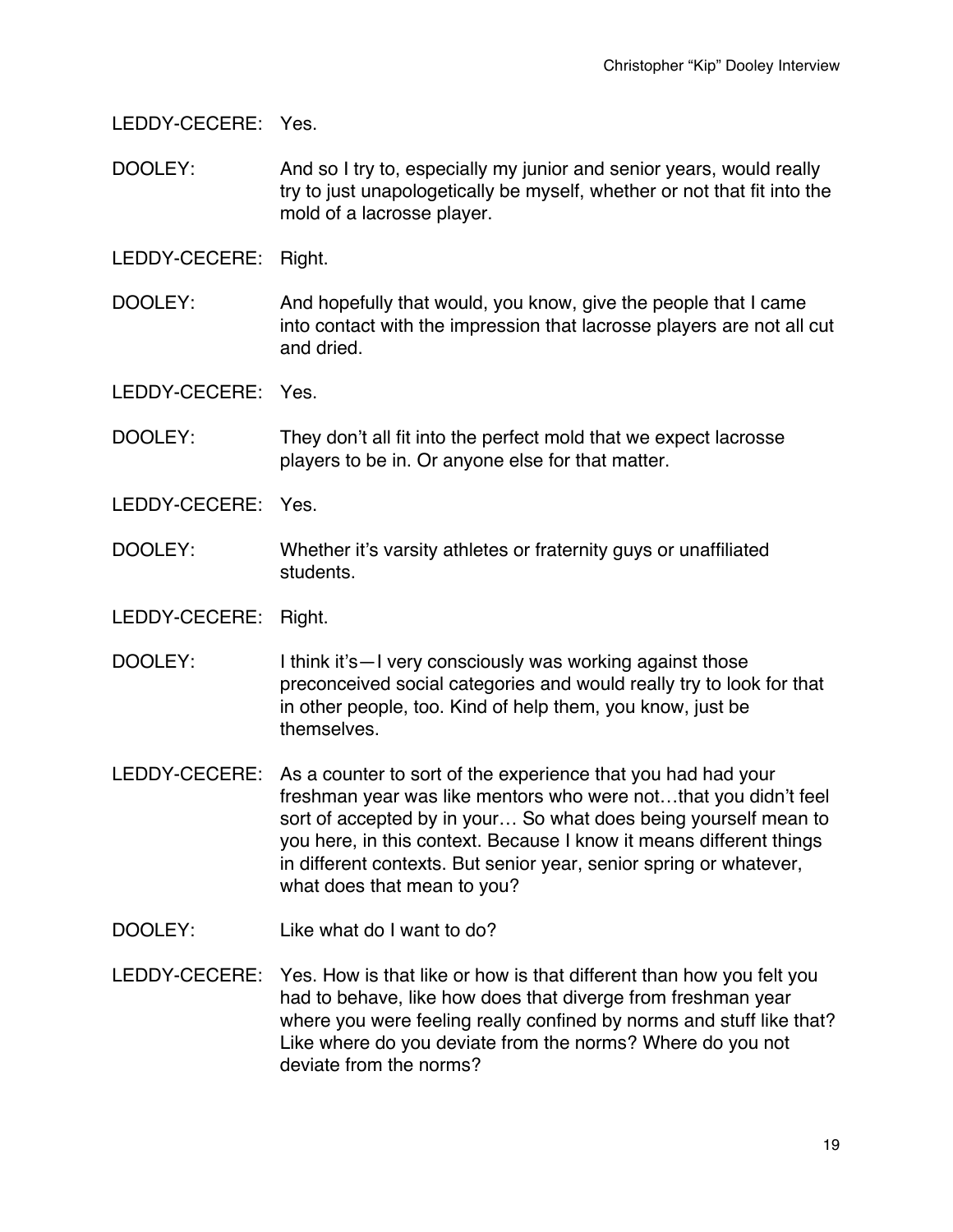DOOLEY: I love spending time with friends. I like partying from time to time. But I'm just very comfortable with the fact that I need a long time and that I don't like drinking heavily. And, yes, and I don't really like the really loud, obnoxious behavior that you see a lot at Dartmouth in the social scene.

LEDDY-CECERE: Yes.

DOOLEY: That's fine if you want to do that. I'm going to jump around and yell at times, too. But I would do it in like a respectful way. I'm not going to impose on anybody else. I'm not going to make anybody else feel intimidated.

#### LEDDY-CECERE: Yes.

DOOLEY: And also I think maybe the biggest change socially is that as an underclassman I would go do social things. I don't know if this is conscious or not. But it was basically because I wanted to feel seen, and I wanted to have social status, and I wanted to be in the right place at the right time with the right people.

- DOOLEY: And I wanted to look cool.
- LEDDY-CECERE: Yes.
- DOOLEY: And now for me, my social life is purely for my own fulfillment and to connect with people. I just want to… One of the main things I want in life is to just feel connected to other people in a meaningful way. So that's why, when I go out, that's why I go out.
- LEDDY-CECERE: Right. Not for face time or whatever.
- DOOLEY: I am just not interested in that anymore.
- LEDDY-CECERE: Yes.
- DOOLEY: And I think I realized how toxic that can be for yourself, for your sense of self. Because the foundation for your sense of self is so thin there, and whereas the foundation for your sense of self is what you care about and your relationships, then it's a much more peaceful way of being.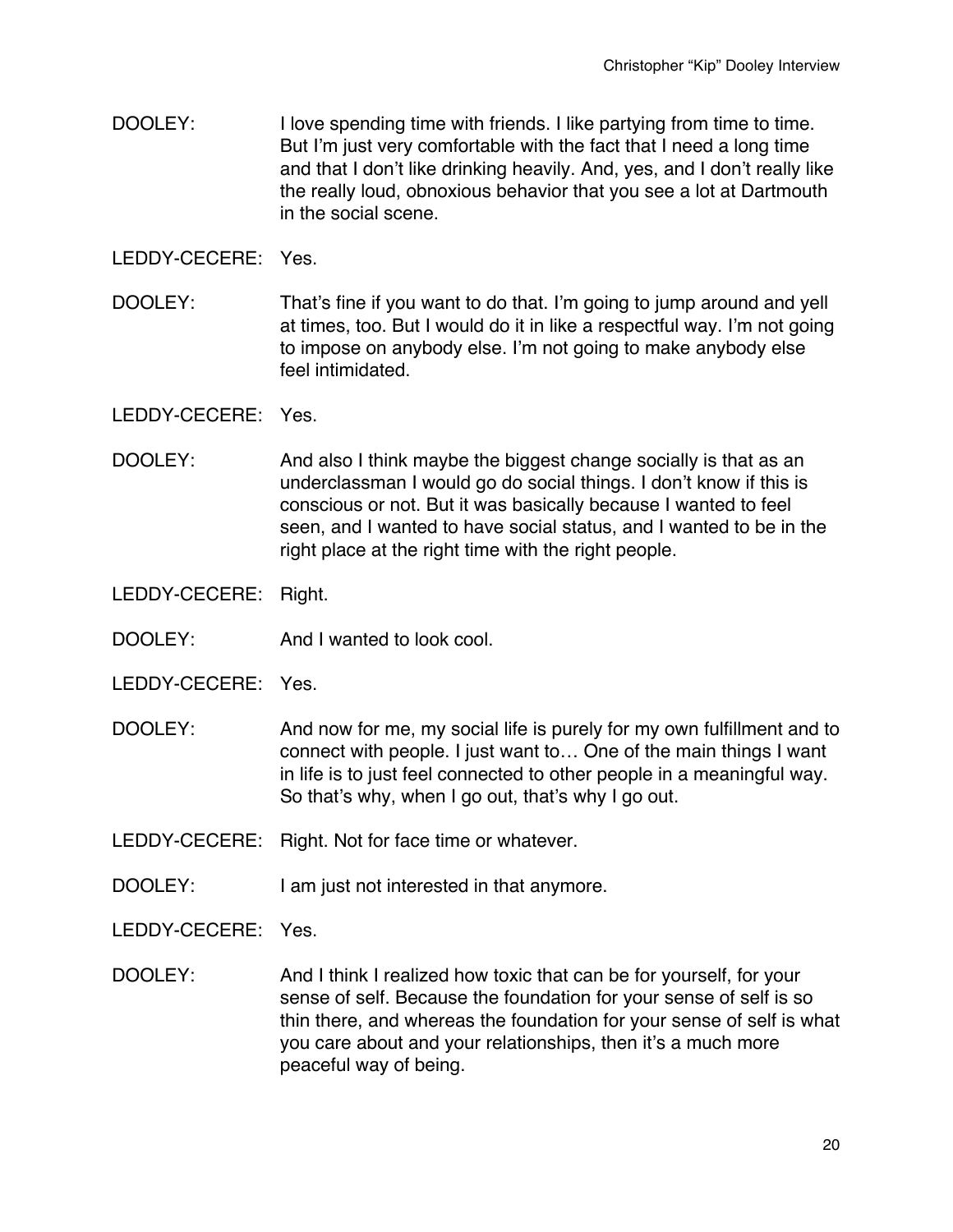- LEDDY-CECERE: Yes, yes. So has that… Your sort of transitions that you've gone through in terms of your relationship with the Dartmouth community are pretty profound. Do you feel like the Dartmouth community itself—I don't know if you can really, if there's a way to judge this. Do you see any ways that the Dartmouth community itself has changed in your four years here? Rather than, you know, this is how I have interacted with this static community and changed, do you see how the community itself has maybe transformed in certain ways? Or not?
- DOOLEY: Well, I mean it's hard to talk about the Dartmouth community because it's 4,000 people.
- LEDDY-CECERE: It's huge. Yes.
- DOOLEY: I mean, that's just undergrad students. But I've definitely discovered a lot more elements of the Dartmouth community that I didn't even know that they existed as an underclassman. I've also seen other people have similar shifts in their life. So I think that, yes, it's hard from my vantage point to see if things have changed a lot because I do see a lot of underclassmen jumping into the same fast track to like Dartmouth-ness that I was in. And I don't judge that at all, you know. Maybe people do find fulfillment in that. I was a part of it. And it's not like you're ever really totally a part of one thing or not a part of another, you know? I mean it's never one or the other. I mean I still hang out in my fraternity.
- LEDDY-CECERE: Right.
- DOOLEY: I still play pong every once in a while. And there's no use in totally divorcing yourself.
- LEDDY-CECERE: Right. It's not like a rejection of everything that came before you had some sort of like spiritual... Yes.
- DOOLEY: Exactly. So, you know, I don't know if I can really answer that question.
- LEDDY-CECERE: Yes—no. That's sort of how I would have answered it too. Let's make sure we… So in terms of feeling like you fit with Dartmouth or you don't fit with Dartmouth, it sort of almost sounds like… It's interesting to me that when you were trying to fit, you felt more like you didn't fit. Like when you were struggling so hard to fit, it felt empty and like you didn't fit in. Then when you sort of let it go, then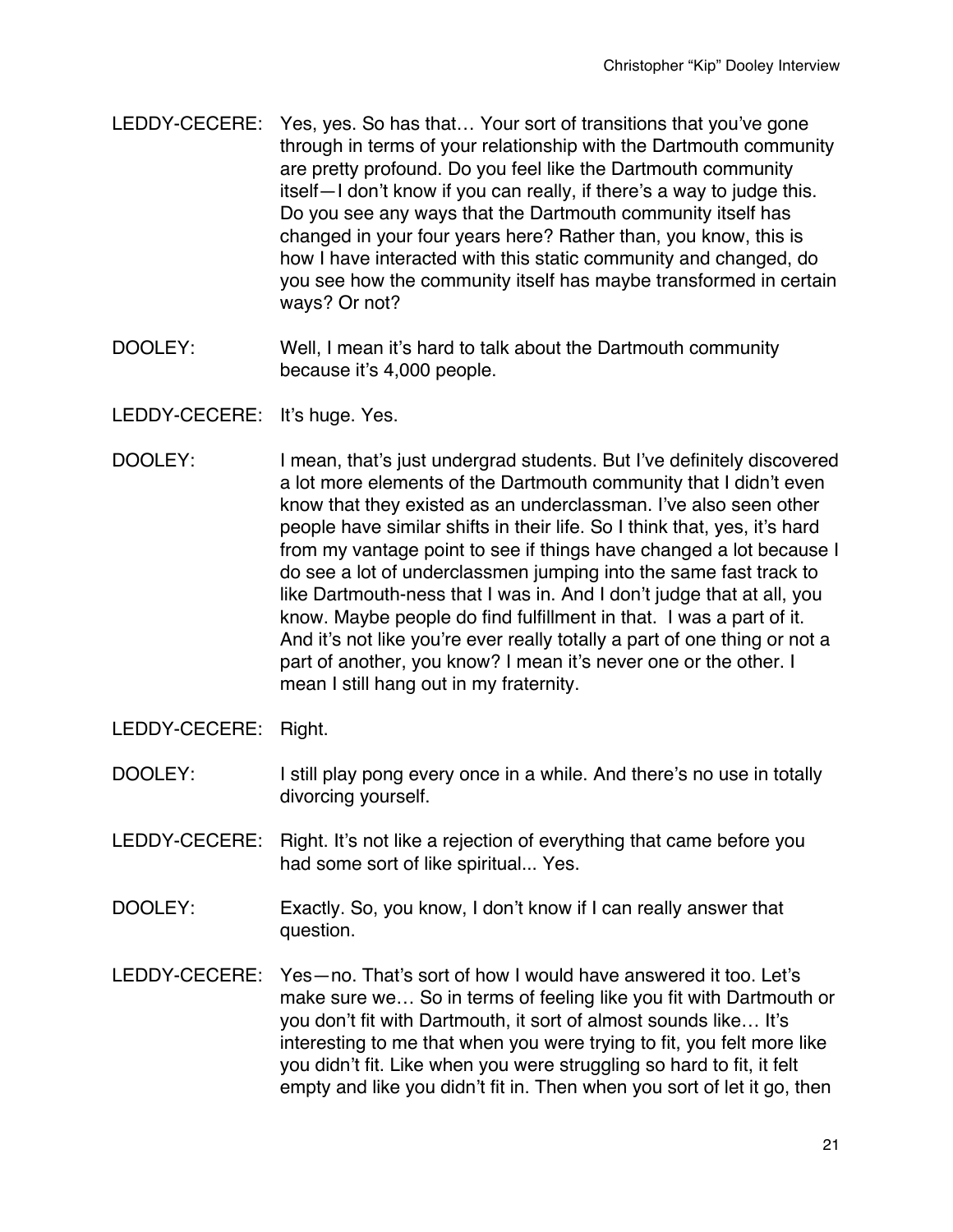you felt like you did. Is that a fair assessment, or do you not agree with that?

DOOLEY: Yes. No, I agree with that for sure. And I still don't… I was talking with a friend of mine the other day, and we both had this kind of funny moment of acknowledgement where we both said like, you know, I still don't really know where I fit in here. It still hits me sometimes. I still feel like socially anxious or unsure about—I want to fit in.

- DOOLEY: And maybe that's just like... Maybe that's just, you know, a normal thing on a college campus. Or just in a community in general. And being okay with that is actually so liberating because then you're free to move however you want.
- LEDDY-CECERE: Yes.
- DOOLEY: So what was the question?
- LEDDY-CECERE: No, no, that's really great. The idea of that, because I was certainly not feeling like an insider or feeling like an outsider. The idea that what's really important isn't that, it's the mobility, and that to put yourself to care about being an outsider sort of boxes you in, and then to just accept the ways in which the community… You don't feel comfortable in certain spaces allows you to be mobile and move through that community in ways that are ultimately really positive.
- DOOLEY: Right.
- LEDDY-CECERE: Yes. I think that's really interesting. Okay. I think we should probably—Are you okay with ending?
- DOOLEY: Yes. I think I want to add a little bit more.
- LEDDY-CECERE: Yes, please do.
- DOOLEY: I think for a while it did... I did position myself as an outsider to put across the image in my fraternity. And I think this year especially I've realized that you can make a much more positive impact if you're willing to like be a…. I mean for example, there have always been things that irked me about my fraternity, and there are things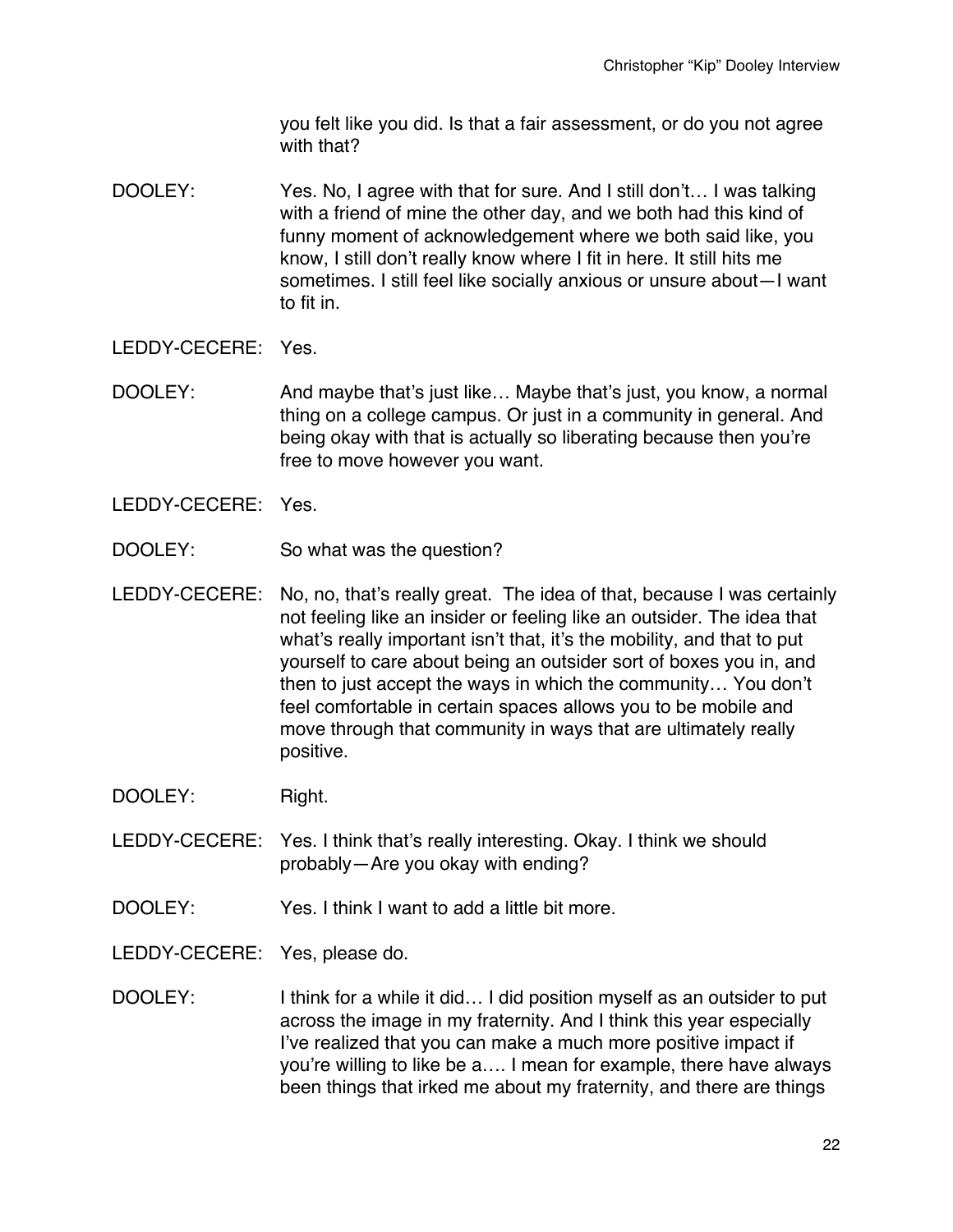that irk me about the lacrosse team. And social issues that I care about, like homophobia and sexual assault and just general misogyny. And so, for a while it just made me so angry to see those things that I didn't want to be a part of it. But I think I've come to realize more and more—and I hope more people come to realize this more, especially men—that you have the potential to influence people and to influence groups that need it most. So, yes, it was great for me to, you know, for example, be part of MAV [Mentors Against Violence]. I don't know if that's a great example. But DPP is a good example.

LEDDY-CECERE: Yes.

DOOLEY: You know it was really important for me to be there and to build those relationships and to gain confidence in my voice and to experience that really intimate setting. But it was almost more important for me to take those things that I learned, and kind of take that confidence that I gained from that setting and bring it into my fraternity or my lacrosse team where I see a lot of lack in relationships.

LEDDY-CECERE: Yes.

DOOLEY: You know? And it wouldn't… It was unhelpful and unproductive for me to say, well, you know, the fraternity system and that whole environment is really toxic and problematic. So I'm just not going to be a part of it at all. It *is* toxic and problematic in some ways in my mind.

LEDDY-CECERE: Yes.

DOOLEY: But I am a member of a fraternity. So does it really help for me to just not show up?

- DOOLEY: Or I think it's way more useful to try, against all odds, to make some kind of positive impact on the groups that you're a part of.
- LEDDY-CECERE: Sort of transform it. It's sort of like an anti-... Have you ever heard Audre Lorde's thing, "the master's tools can never dismantle the master's house." It's sort of like an... Well, I don't know if it's an anti-Audre. It's sort of a complication in that you're bringing new tools into the same house, rather than… Because I think Audre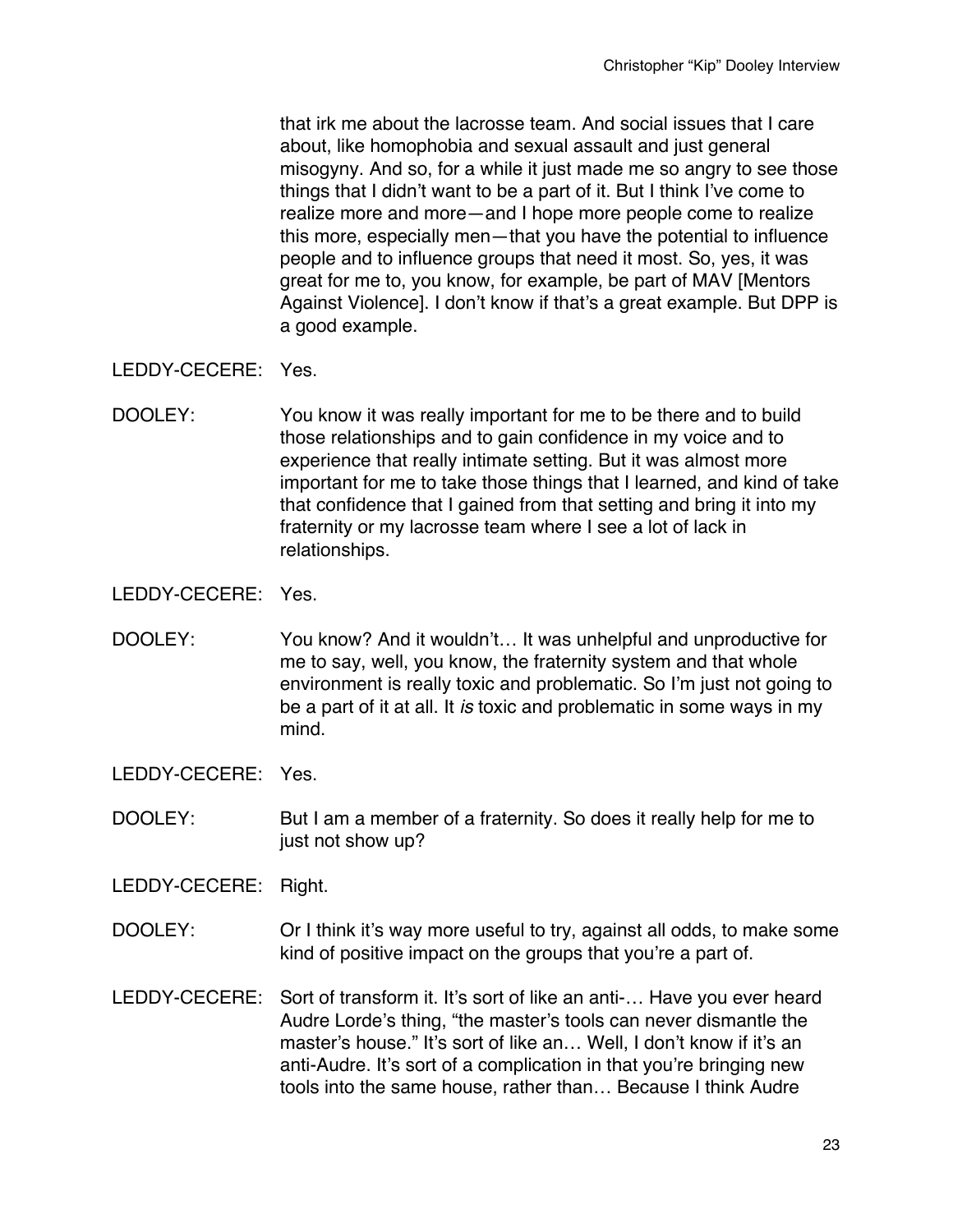Lorde means like don't go back, don't be a part of a fraternity if that system is a broken system.

# DOOLEY: Right.

- LEDDY-CECERE: But you're saying, if you bring things like from other places back into that, you can transform that from the inside. And not just being like a bystander; but to not engage is to be sort of like a bystander, too, to issues.
- DOOLEY: Right. And to not engage is a convenient excuse to not... Because the reason it's difficult to change the groups you're a part of is because your relationships are at stake.
- LEDDY-CECERE: Yes.
- DOOLEY: So I don't want guys in my fraternity to dislike me because I disagree with them.
- LEDDY-CECERE: Right. Or say something or… Yes.
- DOOLEY: Yes, exactly. But if I position myself as an outsider and I kind of cut myself off from those relationships, then we can just yell at each other from across the…
- LEDDY-CECERE: And nobody's changing anyone's mind. Yes, yes.
- DOOLEY: I mean at the same time I totally recognize the importance of outsides because I think the Occupy Movement was really a great thing for this campus. You need people on the outside who are sort of yelling and being very confrontational, and they don't have— Yes, they do have relationships at stake. But they weren't, they haven't... I don't know. I quess I'm not trying to make too many distinctions here. But, you know, I personally didn't have the time or perhaps the interest to be a fully engaged, like full-time political radical on this campus.

- DOOLEY: I mean I was playing lacrosse, and I had my school work to take care of.
- LEDDY-CECERE: Senior year, where you're doing job stuff and you know…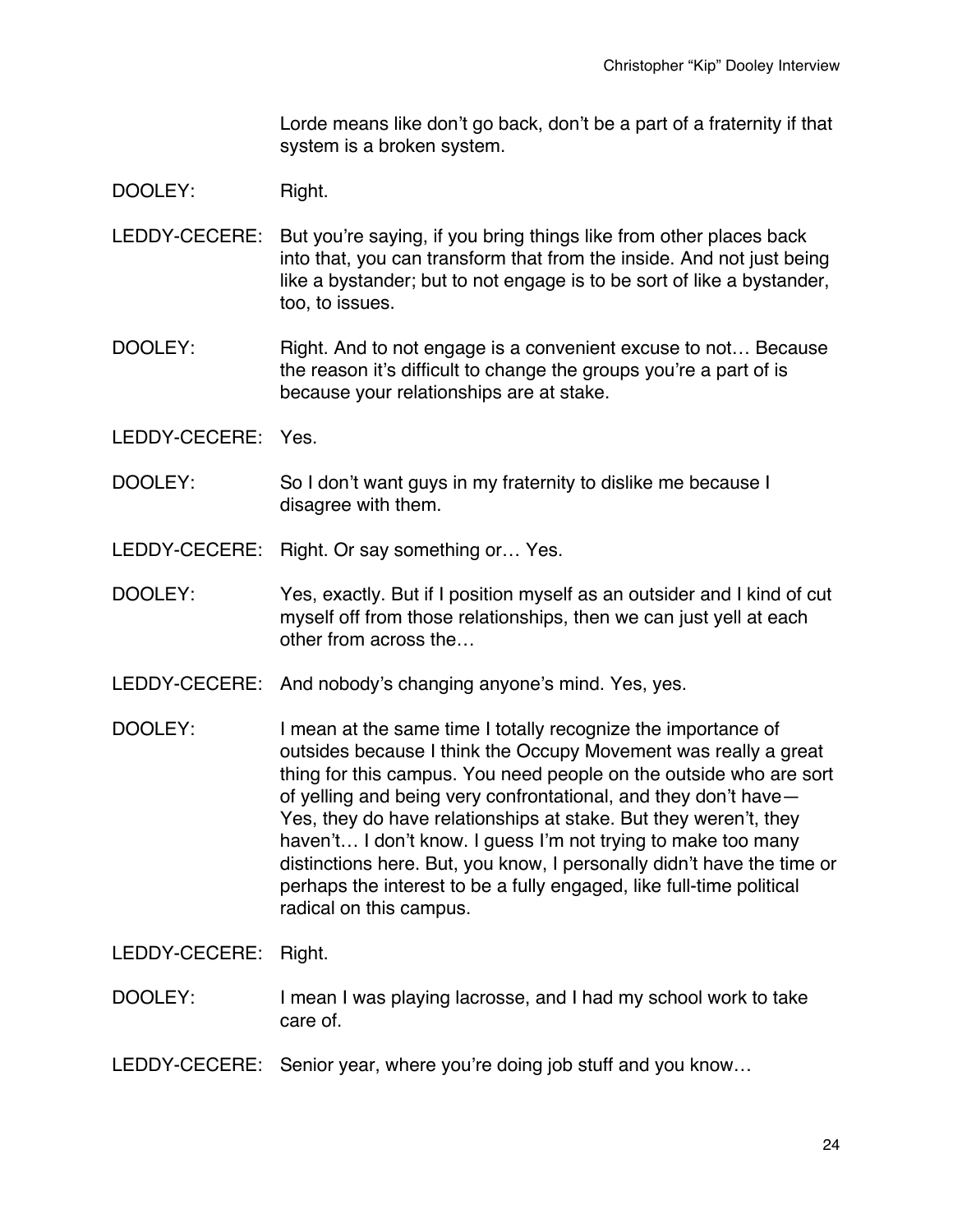DOOLEY: Right. And I was writing for the paper.

- DOOLEY: I mean it was just... There was no way that I could actually fully commit myself to being an outsider and trying to make change that way. And so, I eventually realized the best way for me to make change was to accept some cognitive dissonance on the social scene.
- LEDDY-CECERE: Yes.
- DOOLEY: And learn how to be more confident challenging people and disagreeing with people who are my friends.
- LEDDY-CECERE: Yes. Not cutting those friendships off because of challenges and disagreements.
- DOOLEY: Because it's uncomfortable.
- LEDDY-CECERE: Right, right.
- DOOLEY: Being comfortable with discomfort.
- LEDDY-CECERE: And it's maybe like what's actually required is that combination of people who are standing as outsiders and yelling. And then people who are inside but also, in their own way, yelling from the inside. Or like…I think that you can't— Like you said. It's like if you create this gap and you have outsiders and you have insiders, and there's no middle ground.
- DOOLEY: Right.
- LEDDY-CECERE: No one's reaching.
- DOOLEY: No one's communicating.
- LEDDY-CECERE: Anyone. And it's just like psshh… But if you have people in all of those spaces, like sort of revolving around those spaces, and then you have very radical and then sort of like… I feel like sometimes there's a tendency to devalue. Radicals devalue non-radicals, even non-radicals who support radical viewpoints.
- DOOLEY: Mm-hmm. Right.